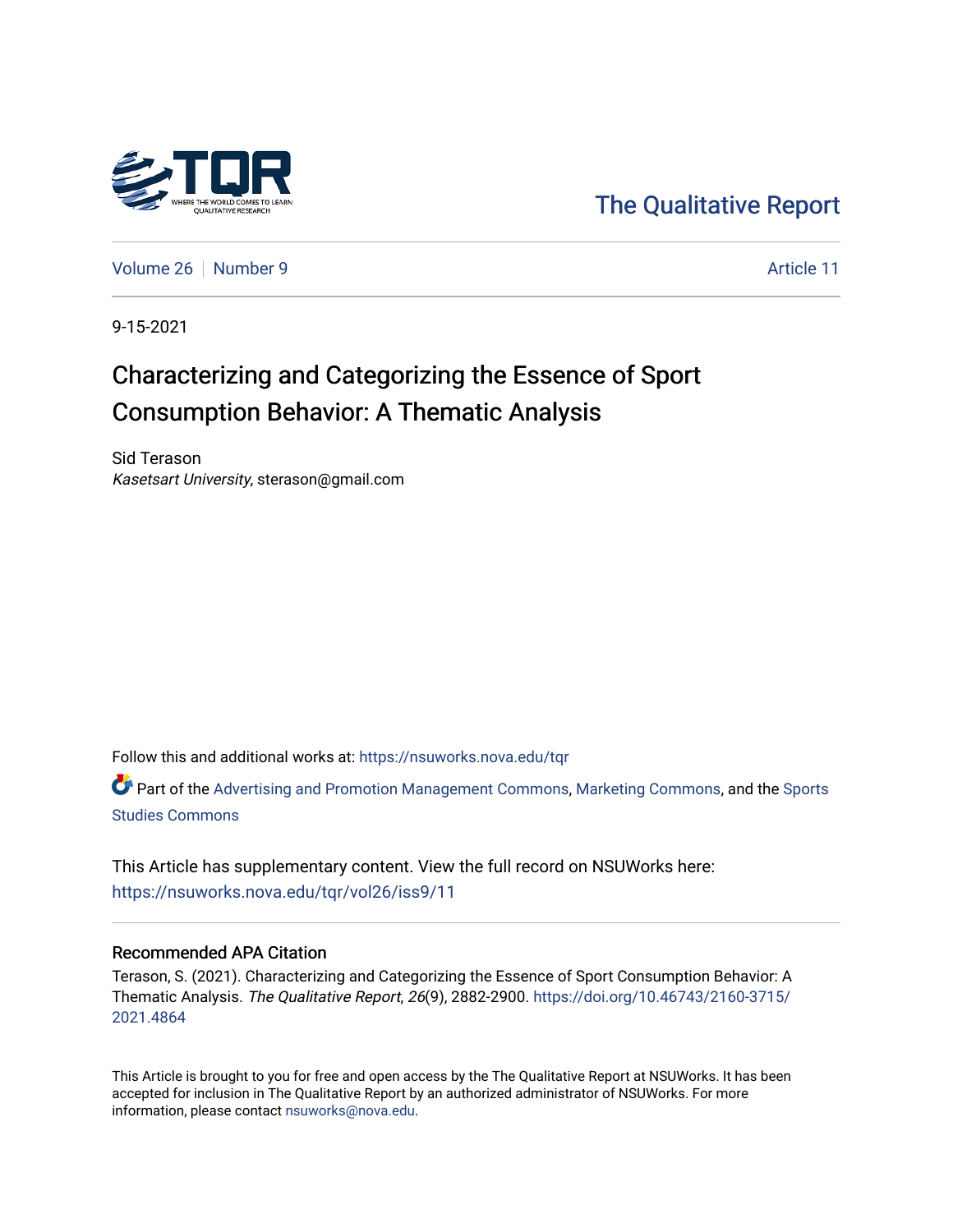# **Qualitative Research Graduate Certificate** Indulge in Culture Exclusively Online . 18 Credits



# Characterizing and Categorizing the Essence of Sport Consumption Behavior: A Thematic Analysis

# Abstract

Sport consumer decision making is a complex process in which an individual evaluates, acquires, uses, or disposes of sport products or services. This qualitative study aimed to identify, understand, and describe the essential characteristics of sport products consumption behavior among professional athletes in Thailand. In-depth interviewing was carried out on 25 professional athlete consumers who responded to semi-structured questions regarding their sport goods consumption. Thematic analysis was performed on the transcripts to describe the essential characteristics of the consumption and to identify overarching topics. Following social constructionism, three themes (i.e., acquisition, use, and disposal) were analyzed and eight categories (i.e., economy concern, gender independence, internet reliance, inquisitive mind, visibility quest, brand focus, environmental concern, gifting preference) were induced. The findings gave insight into athlete consumers' behavioral characteristics in term of their sport products consumption. Understanding these points contributes to gaining leverage in planning a domestic marketing strategy for this kind of goods.

# Keywords

sport products consumption, consumer behavior, sport marketing, athlete consumer, thematic analysis

# Creative Commons License



This work is licensed under a [Creative Commons Attribution-Noncommercial-Share Alike 4.0 International](https://creativecommons.org/licenses/by-nc-sa/4.0/)  [License](https://creativecommons.org/licenses/by-nc-sa/4.0/).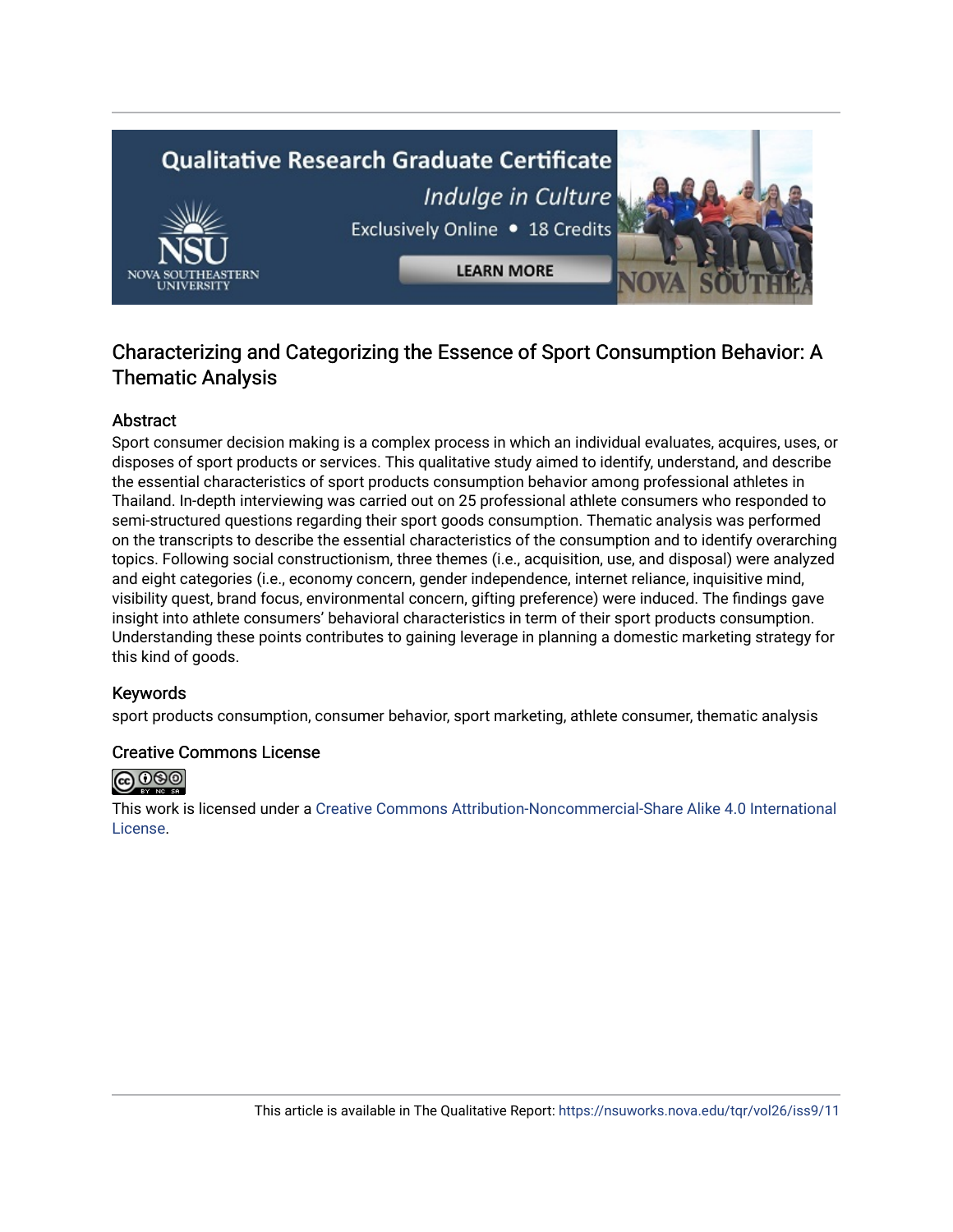

# **Characterizing and Categorizing the Essence of Sport Consumption Behavior: A Thematic Analysis**

Sid Terason Kasetsart University, Thailand

Sport consumer decision making is a complex process in which an individual evaluates, acquires, uses, or disposes of sport products or services. This qualitative study aimed to identify, understand, and describe the essential characteristics of sport products consumption behavior among professional athletes in Thailand. In-depth interviewing was carried out on 25 professional athlete consumers who responded to semi-structured questions regarding their sport goods consumption. Thematic analysis was performed on the transcripts to describe the essential characteristics of the consumption and to identify overarching topics. Following social constructionism, three themes (i.e., acquisition, use, and disposal) were analyzed and eight categories (i.e., economy concern, gender independence, internet reliance, inquisitive mind, visibility quest, brand focus, environmental concern, gifting preference) were induced. The findings gave insight into athlete consumers' behavioral characteristics in term of their sport products consumption. Understanding these points contributes to gaining leverage in planning a domestic marketing strategy for this kind of goods.

*Keywords:* sport products consumption, consumer behavior, sport marketing, athlete consumer, thematic analysis

# **Introduction**

The sport industry continues to grow continually as people become increasingly aware of their health and fitness in the wake of public health crisis (Chiu & Won, 2016; Funk et al., 2016), especially the COVID-19 pandemic. As an alternative, sport is recognized as a resort for leisure, recreation, and enjoyment (Hedhli et al., 2016). Consumers are progressively spending on sport-related products including athletic clothing, accessories, and relevant equipment. As markets throughout the world becoming increasingly more competitive, understanding consumers determines the practice of marketing sports goods and accessories (Baker et al., 2018).

Thailand's sport product and accessory market is expanding vigorously and is characterized by recently opening of novel online retail outlets and launching of trendy local brands. E-commerce was asserted to contribute to the thriving of the sport product industry (Norum, 2008). Online commerce has become a staple in sport industry nowadays all the available brands strive to gain presence on the digital platform (Mudrick et al., 2019) and to be an all-in-one point of purchase for all desired sport accessories and equipment in the market.

However, the sport product and accessories markets are highly competitive because of the combination of multiple established market players in retail, e-commerce, sports stores, and wholesalers, with many new startups joining frequently (Fujak et al., 2018; Funk et al., 2016). It also faces negative competition from counterfeit sporting equipment and accessories, along with cheaper low-quality variants. During the time when healthy living is of unprecedented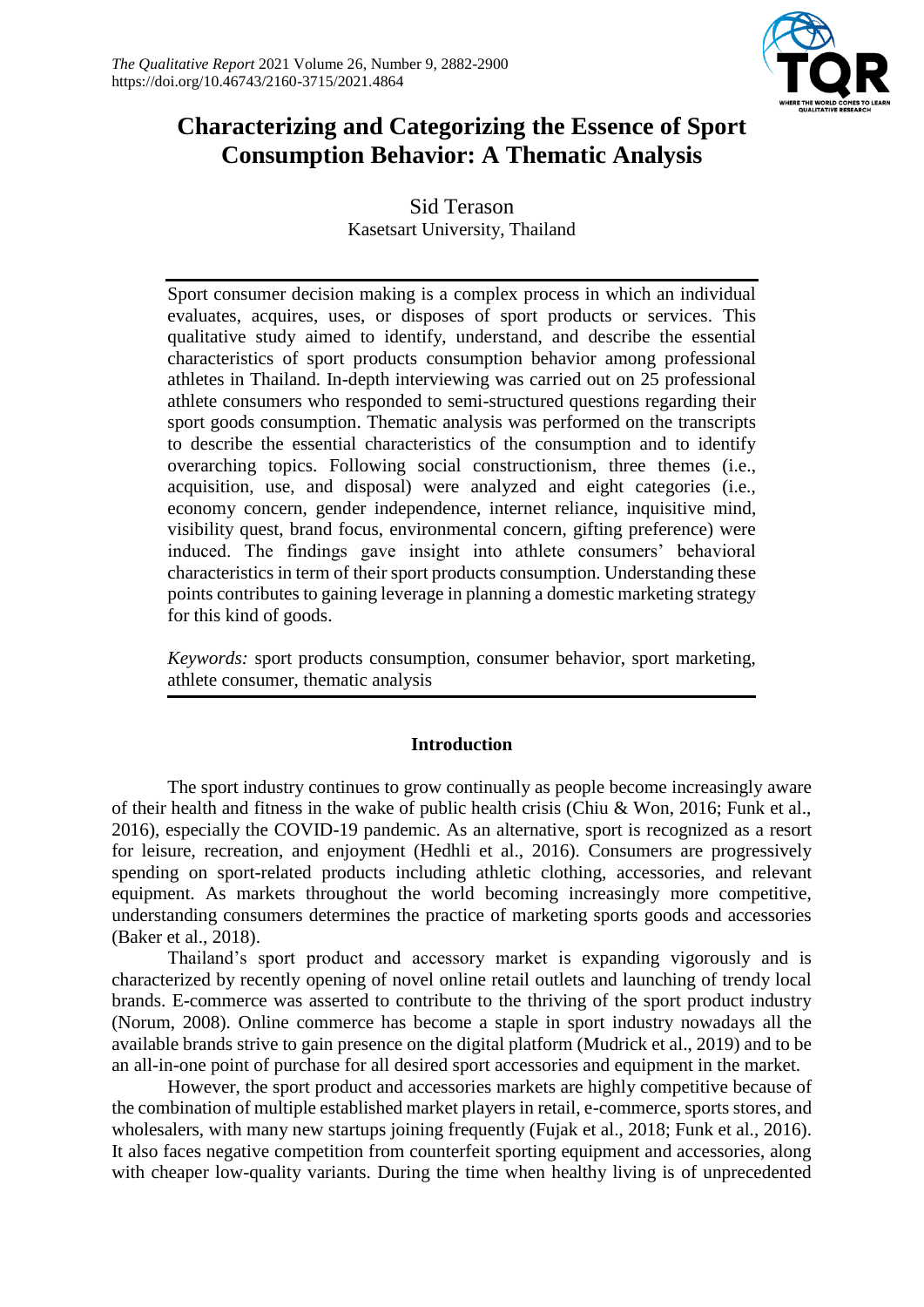importance, the increasing sense of health-consciousness amongst the consumers is expected to stimulate the demand for athletic equipment (Norum, 2008; Pascual-Miguel et al., 2015). Additionally, the rising trend to follow the prominent sport players will drive the accessory business.

Since the turn of the century, sport consumption has been a prominent focus of consumer behavior research (Baker et al., 2018; Funk et al., 2016). This is due to the commercialization trend in sport. The study on sport consumption tends to be varied and extensive. This has included describing attendance and participation at sport events and investigating sport, recreation, and relevant consumption behaviors such as sport media (Fujak et al., 2018; Funk et al., 2016), sport merchandise (Kim & Trail, 2010), hospitality service (Mudrick et al., 2019), and sport tourism (Gammon et al., 2017).

Thailand's economy seems to be growing and progressing at a slow but steady pace (Reuters, 2020) though the market has experienced occasional sessions of political turbulences, and subsequently, adverse economic fallout since the last decade (Driediger & Bhatiasevi, 2019). Some sectors (e.g., consumer product categories and e-commerce) tend to do better than others. Sport products firms are no exception — striving to broaden their reach into and their market share of the sport population.

In Thailand, the increasing number of middle-class consumers tend to pamper themselves with fine products, tend to purchase one brand over another and regularly engage in online shopping via social media (Meng & Han, 2016). If marketers can stay close to their customers, they may be able reveal what the consumers need even before the consumers know it themselves. Today's disruptive technology such as the digital communication and the electronic financial transaction gives us insights into unpredictable consumer behavior and shapes the way we devise a marketing strategy (Meng & Han, 2016; Pascual-Miguel et al., 2015).

The market report issued in the third quarter of 2019 by Kasikorn Research Center (2020) identified a rise in experiential and indulgent products. It was argued that a rise in the sales of pampering products signified better household economies, with some dispensable items such as bakery, confection, bottled water, and shower cream being indulged in by middleincome families by an increase of 10–15% from 2015 to 2018.

Health-conscious consumers in Thailand are presumably middle-class and have an average monthly household income of US \$1,500 or higher (Kasikorn Research Center, 2020). This cohort is on the rise and acts as a new front in Thailand's sport industry and the country's economy given that they represent demand from consumers resulting in stiffer competition and the need for improved quality of goods and services. This segment of consumers represents a marketing prospect in certain product categories including hygiene products, trade-up offerings, luxury items, and experiential products (Meng & Han, 2016). Businesses that can capitalize on their brand power will be well-positioned to increase their market share when targeting this market segment.

This study is expected to extend knowledge on consumption behavior among predominantly middle-income professional athletes who understand the details, technique, or principles of a sport and so presumably are competent to act as a critical judge about a sport product in terms of the property, use, and quality. In addition, they were knowledgeable about exercise and health promotion which is an indispensable quality of sport product offerings. This tenet will in turn contribute to the formulation of a marketing strategy within the context of the sporting goods industry in the country. The marketing strategy for these products fundamentally shaped the sport industry in Thailand. The next section is the literature review that articulates consumer characteristics, sport consumption, and relevant theoretical underpinnings.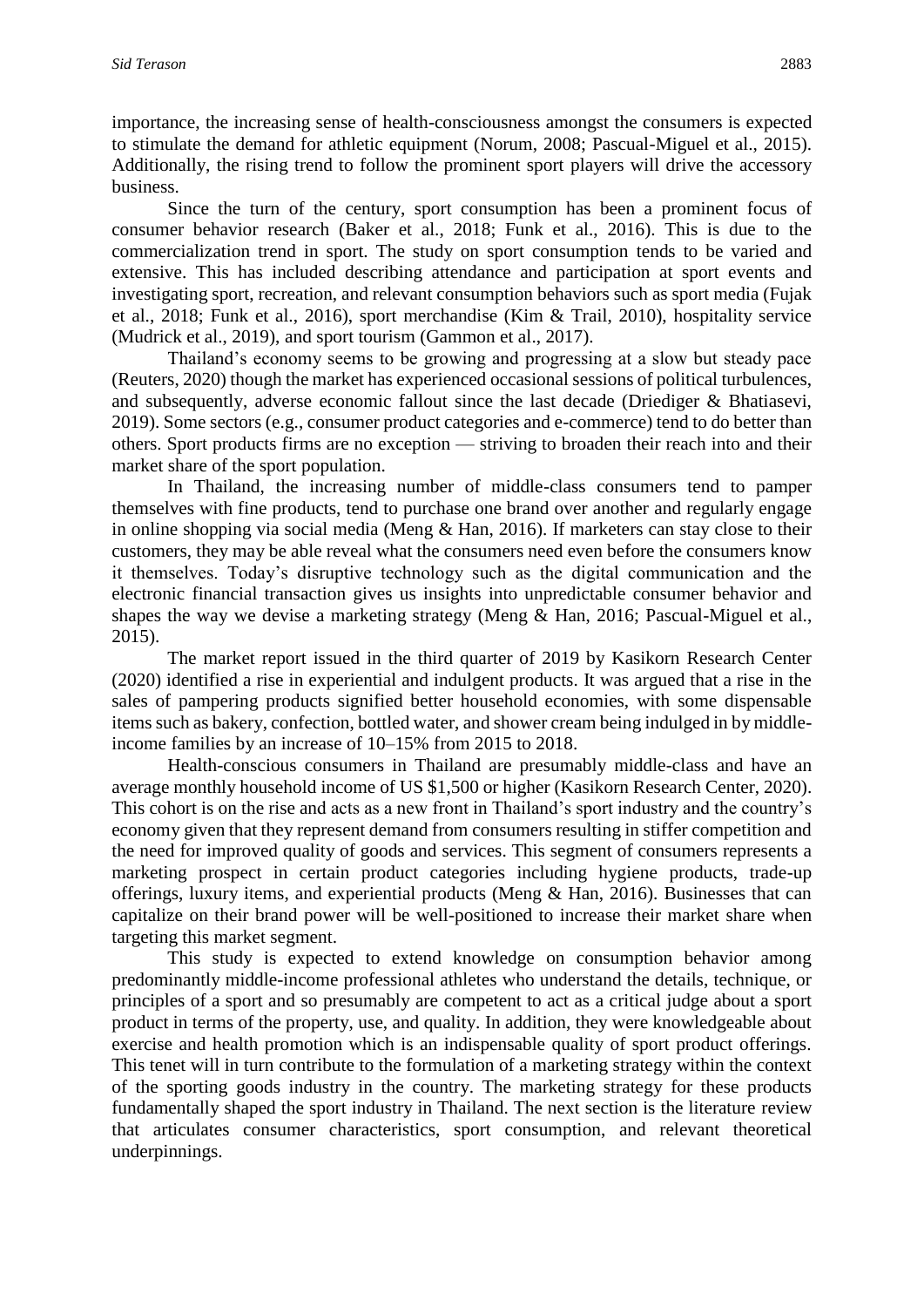#### **Literature Review**

Consumers make decisions across different settings. Consumer characteristics have been extensively studied in the marketing literature for various reasons, for example, to understand brand or product identities (e.g., Chernev et al., 2011; White & Dahl, 2007), to assess consumer motivation (e.g., Klein et al., 2015). Consumer characteristics are considered a salient factor in consumer behavior (Funk et al., 2016).

In sport contexts, consumer behavior is often understood to refer to the process of gaining an experience with sport (Baker et al., 2018; Funk et al., 2016)—it could be attending a sporting event, participating in a match, joining a sport team, or shopping for sporting goods. It is supposed to be the kind of consumption experience that involves sport activities and events (Chiu & Won, 2016; Funk et al., 2016). This sport experience is the essence of sport consumer behavior in the same way that it is important for non-sport products. Sport consumers are inclined to satisfy their inherent needs and to seek rewards from the sport consumption experience (Ha & Stoel, 2009; Mudrick et al., 2019).

Sport marketers often attempt to underscore the importance of the sport experience through shopping activities and consumption behavior (Stewart et al., 2003). The amount of time and money allocated to sport consumption often bring about behavioral consequences from some experiential journey (Funk et al., 2016). Such an experience has often been thought of as being in some way analogous to the pathway by which sport consumers choose to gratify themselves (Baker et al., 2018). From this perspective, sport consumer behavior and consumption activities signify fulfillment of the journey. As a result, sport marketing professionals should help individuals achieve the joy of the journey.

The quantity of resources that individual consumers give to sport and sporting events reflects their willingness to have such experience and gratification (Chernev et al., 2011; White & Dahl, 2007). The action aligns with the pathway one uses to travel towards experiences and desired outcomes. From this perspective, sport consumption and related behavior that occur at sport event destinations facilitate access to the experience (Chernev et al., 2011; Funk et al., 2016). As a result, a sport marketing professional can help individuals gain pleasure throughout the trip.

Sport consumer behavior as a discipline is developed from the general field of consumer behavior. As such, it can be described as a process of individuals selecting, paying for, using, and owning sport-related products and services that meet their needs (Funk et al., 2016). Consumption behavior is concerned with an action performed in searching for, participating in, and evaluating sport activities that consumers believe will fulfill their needs (Baker et al., 2018).

The theory of reasoned action provides a framework for identifying and measuring the underlying reasons for a consumer's intent to engage in a certain consumption (Ajzen & Fishbein, 1980; Fishbein & Ajzen, 1975). The findings confirmed that athletes' consumption behavior is determined by attitudes and subjective norms. Specifically, the study shed light on the attitude toward resources parsimony, gender empowerment, online presence, inquisitiveness, conspicuous consumption, brand following, environment protection, and social deeds. I identified the critical characteristics that bore evidence to the essence of sport products consumption in the context of Thai professional athletes.

The study relates to the concepts in the theory of reasoned action such as behavior, behavioral intention, attitude, behavioral belief, normative belief, and subjective norm (Jaccard, 2012). A specific behavior is defined by four components: an action (i.e., consuming sport products), a target (i.e., professional athletes), a context (i.e., outside a sport venue), and time (i.e., any time). Their behavior was clearly influenced by subjective norm pertaining to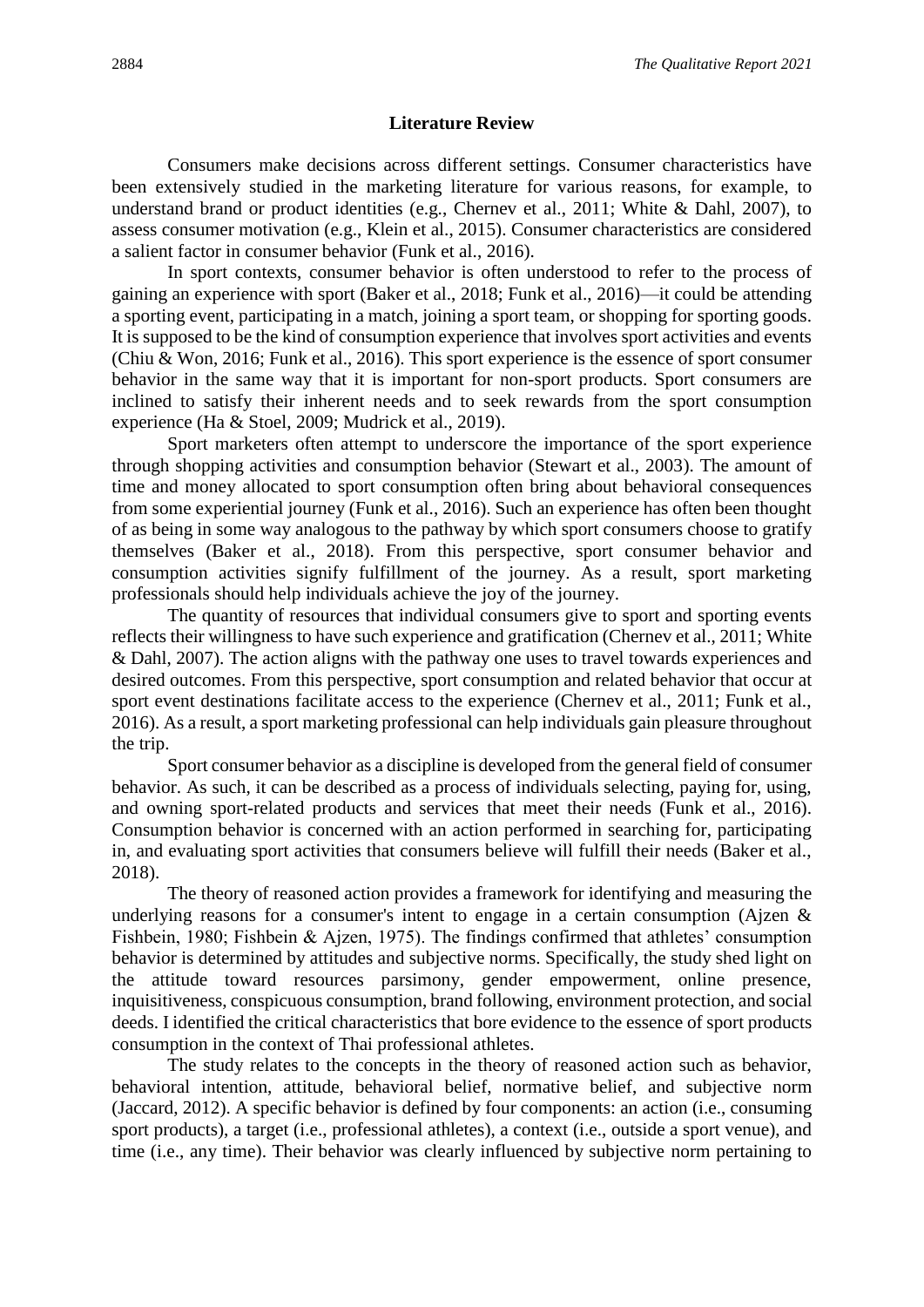the belief of people surrounding them, for example, impressing others with their sport possessions.

#### **Sport Consumer Characteristics**

Sport consumer behavior is a perplexing subject to learn about (Baker et al., 2018). Some consumers attend sport events regularly while others join only randomly. There are also some consumers who spend most of their time in sport facilities and exploring the internet while others watch sport on paid channels. Some read sport magazines while others listen to sports on the radio. Some decide to play professional sports, while others select to dabble in amateur sports, or other recreational outdoors activities. Consumers engage in sport with varying frequency in the same way they acquire sport goods. To sum up, sport consumers experience sports in different ways.

Consumption of sport products has a sizeable economic force in the sport industry (Casper, 2007). As a result, sport marketing professionals have made serious efforts to augment the attractiveness of sport products (Chernev et al., 2011; White & Dahl, 2007). Sport has the capability to drive an individual's way of life in several fashions both directly and indirectly. Sport can promote health and well-being, strengthen social bonds, and boost a sense of community. Moreover, it can bolster the economy and help shape national heritage as well as cultural characteristics (Funk et al., 2016). Only when sport consumer behavior is understood can sense be made of why people play and watch sport. Sport marketers are likely to find themselves at the forefront in the battle to improve the quality of life as sport and leisure activities become central components of promoting healthy lifestyles and building more integrated communities. The athlete consumer is the heart and soul of the sport industry because it determines the development and growth of sport market (White & Dahl, 2007), especially in sport event sponsorship, sports equipment, sport apparel, athlete representation, etc.). Thus, the consumption of professional athletes has been recognized as a vital activity in the industry (White & Dahl, 2007). The current study aims to address the following research question:

Research Question 1: What are the characteristics of the consumption behavior of athlete consumers relative to sport products?

#### **Sport Consumption Categorization**

Sport consumer behavior represents consumer behavior relative to the products and services offered in the sport and leisure industry (Terason et al., 2019). Built upon this characterization, sport consumer behavior is modeled as a process involving the selection, purchase, use, and disposal of sport-related products and services. This process comes to pass when businesses seek certain benefits from sport consumption experience. This definition views sport consumption behavior as a holistic process that demonstrates how individuals make decisions to spend existing time and money on sport consumption activities (Fujak et al., 2018).

Sproles and Kendall (1986) characterized consumer decision-making and categorized it into eight styles, namely brand consciousness, quality consciousness, recreational shopping, confusion by over choice, impulsiveness, price consciousness, novelty or fashion, and brand loyalty. Consumers tend to relate price with quality as well as favor well-known brands over generic ones. Consumers do not accept products of mediocre quality. Some consumers view shopping as enjoyable activity. They might be overwhelmed by the sheer number of product variants. Some do not plan their shopping beforehand. They might watch for discounts or promotional items to get the best deal. Some are thrilled by novelty while others are loyal to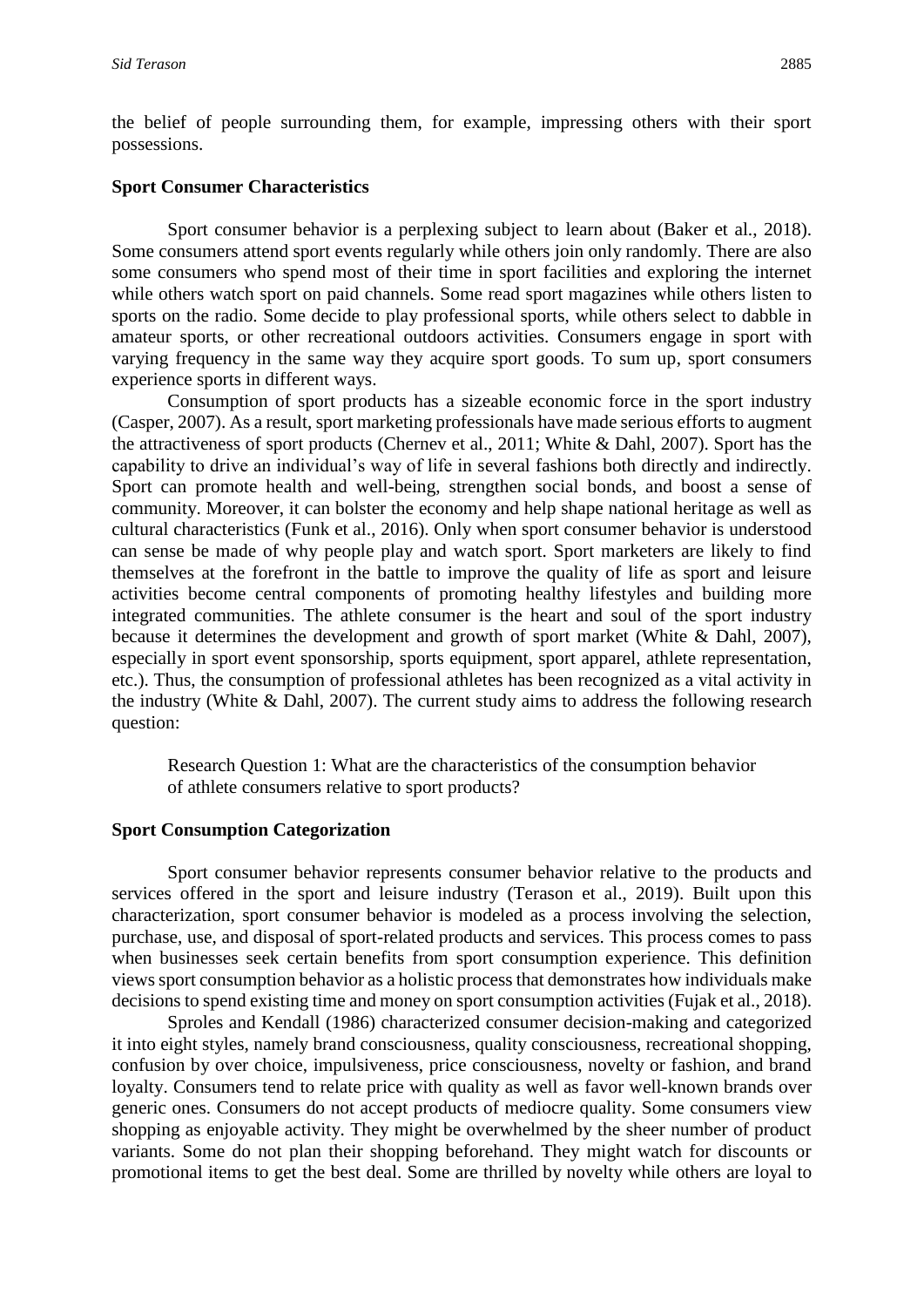brands. This study might yield different findings from that by Sproles and Kendall. This study, however, focuses on consumption by a different consumer niche. This leads to the following research question:

Research Question 2: How can the sport products consumption characteristics of athlete consumers be categorized?

#### **Sport Consumption Theoretical Underpinnings**

The theory of reasoned action was first developed in the late 1960s by Martin Fishbein and later, revised in collaboration with Icek Azjen. The theory proposes that each of us has an intention for our behavior in specific situation (Ajzen & Fishbein, 1980; Fishbein & Ajzen, 1975). We may or may not act on that intent. A consumer might plan or think about making a purchase but may or may not actually perform the purchase as planned. The essence of the theory postulates that consumers act on behavior based on their intention to bring about a particular outcome. It aims to explain what leads a consumer to engage in a certain consumption behavior by advocating the precedence of attitude and subjective norm, i.e., these two antecedents influence the purchase behavior (Ha & Stoel, 2009).

Attitude concerns a person's positive or negative feelings about engaging in a specific behavior (Ajzen & Fishbein, 1980). It is a function of beliefs, for example, when a behavior is believed to contribute to desired outcome, it is likely that we will perform such a behavior. Once we receive a favorable outcome, we tend to hold that for future behavior (Fishbein  $\&$ Ajzen, 1975). On the contrary, when we believe a behavior will lead to mostly negative outcomes, we will hold an unfavorable attitude. The beliefs that underlie a person's attitude toward the behavior are termed behavioral beliefs.

Subjective norm is a function of beliefs that dictate our decision to perform a certain behavior and these beliefs underlying a person's subjective norm is called a normative belief (Ajzen & Fishbein, 1980). Subjective norm refers to beliefs about what surrounding people such as family members, friends and colleagues think about the behavior, including their influences and expectations on our behavior. Sometimes it happens to us that we behave according to the expectation of other people instead of being guided by our own attitude.

A person's intention is determined by a combination of two related factors: the personal factor and the social factor (Ajzen & Fishbein, 1980). The personal factor is an individual's evaluation of an outcome which could be positive or negative when performing the behavior, so it is defined as attitude toward behavior. The social determinant of intention is an individual's perception of the social pressure which is also known as subjective norm. It contributes to a decision on whether to perform or not to perform a behavior because it is influenced by perceived prescriptions (Ajzen & Fishbein, 1980). Not enough of the prior sport marketing studies were founded on this theory. The tenet of this theory helps us understand better the mechanism and reasoning in consumer decision. The theory of reasoned action leads to the following research question:

Research Question 3: What are the implications of sport products consumption behavior among athletes on the theory of reasoned action?

#### **Method**

Social constructionism suggests that individuals construct knowledge and meaning through social participation within a social context (Creswell & Poth, 2017; Hodges, 2011). It is suggested that in a social interaction, we create multiple meanings, and the process is affected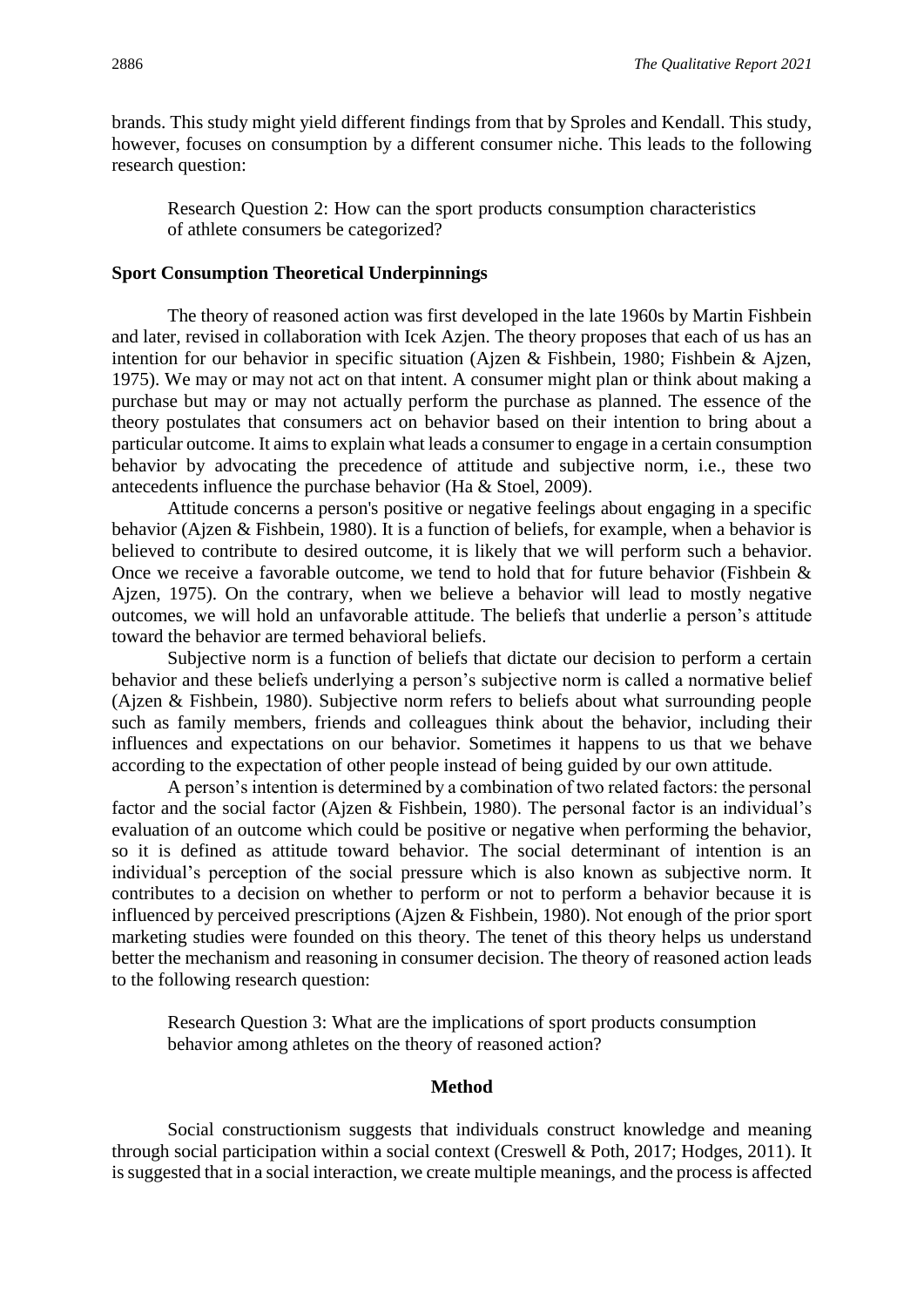by cultural, social, ethnic, and linguistic elements (Crotty, 1998). Social constructionism encourages a researcher to be critical of conventional knowledge which is based on an objective representation of the world (Burr, 2015; Hodges, 2011).

Assuming the role of an academic who was intrigued by the flourishing growth of the sport industry in the last decade, I took a qualitative approach to scientifically investigate the phenomenon of sport consumption by athletes. This empirical inquiry aimed to identify, understand, and describe the essential characteristics of sport products consumption behavior among professional athletes in Thailand. Initially, we gathered all details of the sample's experience which helped us gain a deeper understanding of the sport consumption mechanism. Then, experience drawn from in-depth interviewing was used as empirical indicators, under the assumption that multiple realities exist and create meaning for the individual (Streubert  $\&$ Carpenter, 2011). The method section involves the selection and description of study participants, as well as the research design including data-collection and data-analytic strategies.

#### **Study Participants**

It is usually not possible to recruit a random sample for qualitative study because small samples are inherently unrepresentative (Hair et al., 2021). In the interviews I used 25 professional athletes selected by purposive sampling (Patton, 2014). Although participants were alike in term of occupation, there are differences among them along the following parameters: age, gender, recent purchase frequency and volume. Participants included 16 male and nine female athletes with a mean age of  $45.65$  ( $SD = 8.65$ ), Most of them completed the bachelor's education ( $n = 12,48\%$ ). The participants consisted of athletes in individual sports  $(n = 11, 44\%)$ , dual sports  $(n = 8, 32\%)$ , and team sports  $(n = 6, 24\%)$ . They resided in different areas: urban ( $n = 11, 44\%$ ), suburban ( $n = 4, 16\%$ ), and rural ( $n = 10, 40\%$ ). On average, they have 9.2 years of experience in sporting events participation  $(SD = 4.09)$  and an average monthly income of US\$ 33,032 (*SD* = 328.02). Specifically, the selection was based on certain characteristics associated with an individual's average monthly income of at least US\$15,000 and that individual's acquisition of sport products during the previous month in terms of frequency and purchase volume. That is, they were supposed to have made purchases of sport merchandise which amounted to at least \$100 in total during the last 30 days.

#### **Data Collection**

#### *Identification Procedures*

The interview protocol was developed from an extensive review of the literature. The questions focused on consumption behavior and habits relative to sport products which incorporated exercise, fitness, and recreation equipment. All interviews were semi-structured. The questions provided structure but also allowed flexibility to respond to issues deemed important for participants. The questions used in the study were built upon the definition by Funk et al. (2016) that sport consumer behavior is the process involved when individuals select, purchase, use, and dispose of sport and sport-related products.

Initially, ethics approval was secured from the university. In-depth interviews were conducted in person  $(n = 5)$  and electronically  $(n = 20)$ . A total of 25 interview sessions were set up; each session lasted around two hours. The interviewed participants represent different sport categories (i.e., individual, dual, and team sports). I commenced the session by giving an overview of the study including the purpose and nature of the study and advised that participants could withdraw from the study at any time. Participation in the research was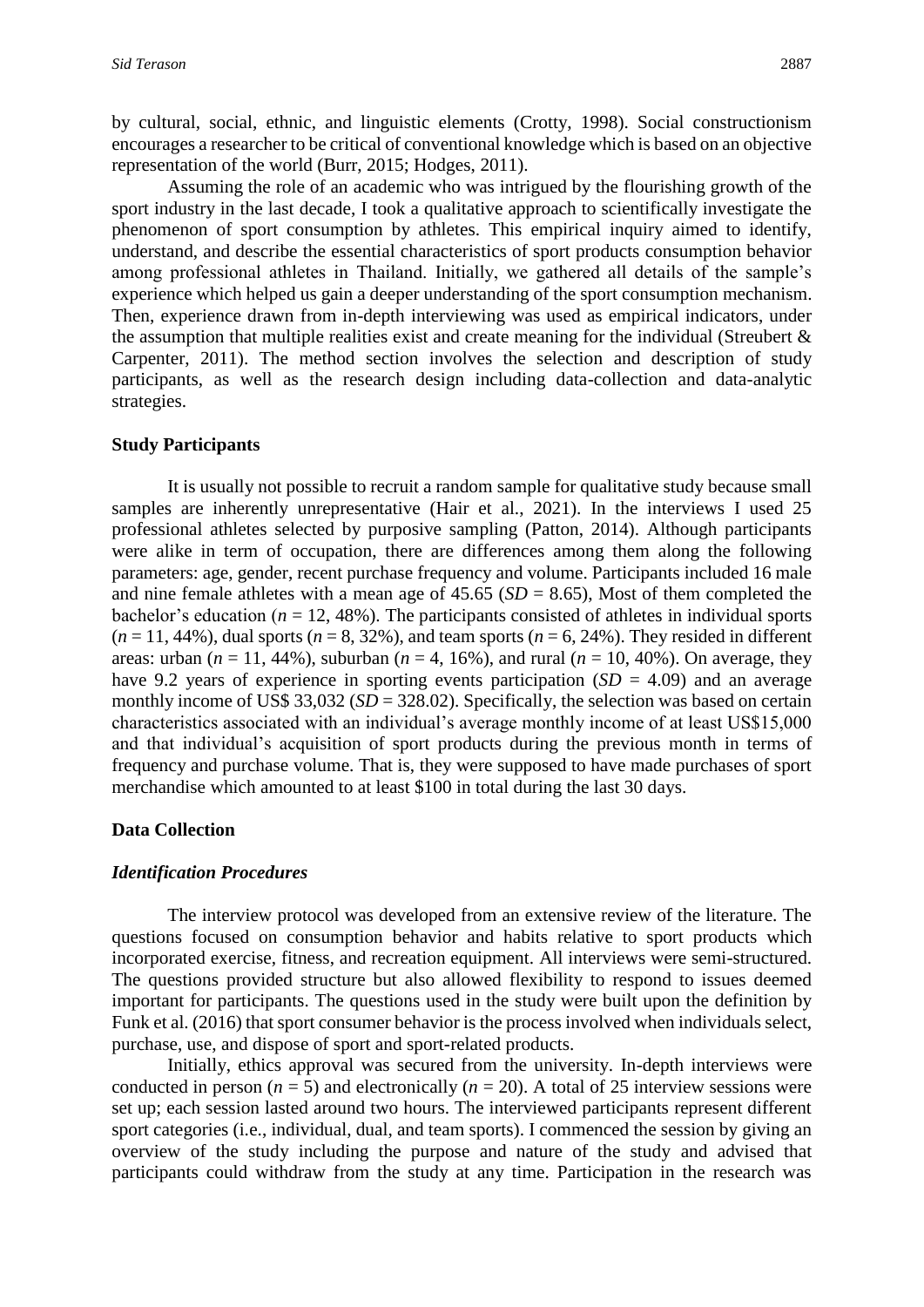voluntary and no incentives were offered for participation. Once the participants had provided their written consent, I commenced the session.

Each interview was recorded for later data analysis. The interviews were transcribed by the interviewer and notation was taken of any prolonged silences, laughter, and any uttered sounds to give depth and insight to the setting of the interview. To ensure anonymity, pseudonyms were used (Braun & Clarke, 2013). Finally, the participants were asked to share their thoughts or views on the topic and then I thanked them for their time.

Some sample open-ended questions are: "What are your consumption activities relative to sport products?" "How much importance do you attach to a sport product purchase experience and why?" "How do you prefer sport products to be delivered to you?" "Who in your family has a say in the acquisition of sport products?" "How do you obtain a sport product of your choice?" "In what way do use your sport product?" and "What is the foremost purpose of possessing a sport product?" "How do you dispose of a sport product when you do not need it anymore, and why so?"

#### **Analysis**

#### *Data-Analytic Strategy*

The interview data were analyzed using a thematic analysis technique as it allows for theoretical flexibility, and details reporting of patterns in the data and interpretation of the data (Braun & Clarke, 2013). As such, this method was appropriate for this study since the study was of an exploratory nature and its findings were to be categorized into meaningful themes. The qualitative method posits that codes and concepts do not have to be mutually inclusive or exclusive, one code and meaning can be applied to numerous cases (Goulding, 2005). Accordingly, two researchers independently carried out open and axial coding on the interview transcripts following guidelines suggested by Braun and Clarke (2013) and Vikas et al. (2015).

The thematic analysis process was divided into small tasks. First, I familiarized myself with the data by perusing the transcripts multiple times until I was fully conversant with the participants' responses. Second, codes were generated to aid the interpretation of the data so that they reflected each participant's consumption behavior and shopping habits. Next, I searched the data for main themes or concepts which brought to light the overall picture of sport consumer behavior. In the end, I presented quotes to support themes and categories in the results section as suggested by Popay et al. (1998).

#### *Methodological Integrity*

In qualitative research, validity (the degree to which an instrument measures what it purports to measure) and reliability (the consistency with which it measures over time) are addressed differently from quantitative research. Lincoln and Guba (1998) proposed trustworthiness which consists of four criteria which are credibility, dependability, confirmability, and transferability, for qualitative research.

Validity (or credibility) suggests whether the findings are accurate and credible from the standpoint of the researcher, the participants, and the readers (Creswell & Poth, 2017). A thick description of the research context is a primary method for establishing credibility (Shenton, 2004), so a background or detailed picture of the research environment was provided in the Introduction section. The audience was hoped to have a better understanding of the behavior of the participants in the context of sport products consumption and to derive contextualized meaning. To achieve this goal, I described the study's setting, research participants, and their related experiences. Moreover, I asked three individuals with industry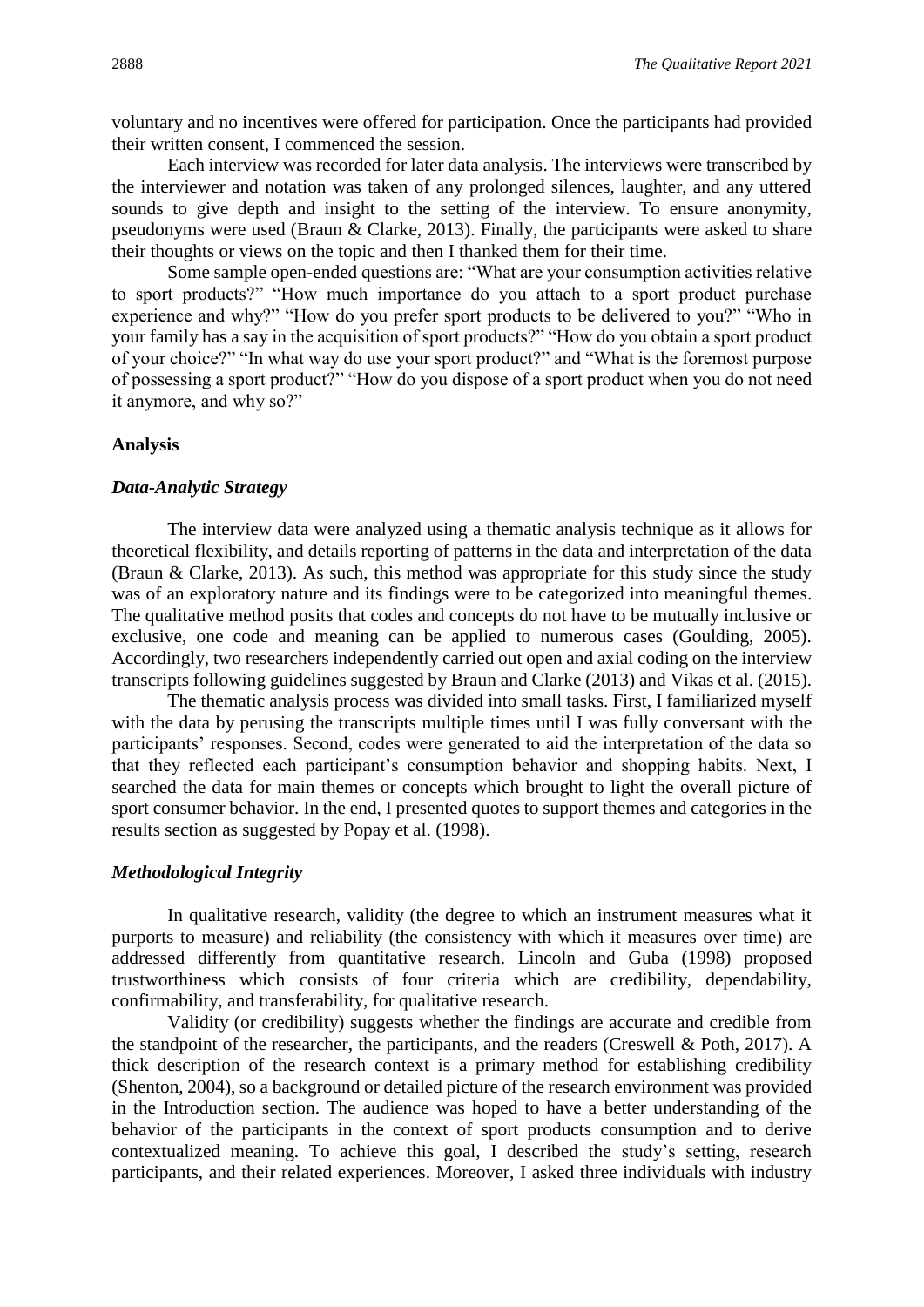experience and marketing expertise to review and evaluate the report in a process known as "external audit" or "peer debriefing" and discussed the coding and thematic mapping with them to ensure the credibility of the themes I discovered.

Dependability (or reliability) concerns whether the findings are consistent with the data collected. To ensure interrater reliability, I arranged for two independent coders who were highly esteemed Thai academics in sport marketing to examine the interview transcript and to review the coded responses against each main theme until it became apparent that participants identified as sport product consumers revealed their characteristics. The Kappa coefficient is used to check coding consistency between coders in qualitative research and is a widely used measure of Inter-coder reliability (Lombard et al., 2002). The coders came to agreement 82% of the time (Cohen's Kappa = .82,  $p < .001$ ). After the initial interview transcript had been coded and yielded sufficiently meaningful findings, I proceeded to the data gathering phase for analysis.

Confirmability parallels the objectivity in quantitative research. It implies that the findings are bias-free, and objective. To achieve this goal, I identified and uncovered the decision trail for public judgment. However hard it was, I was reflexive and illustrated how data could be traced back to its origins by using audit trail (Lincoln & Guba, 1985). Thus, I kept records of raw data, data reduction and analysis products, data reconstruction and synthesis products, process notes, materials relating to intentions and dispositions, and instrument development information (Lincoln & Guba, 1985).

#### **Results**

It is important to note here the purpose of the study was to explore how sport consumer behavior is characterized. The research questions centers about the sport consumption behavior of professional athletes in Thailand. The technique of thematic analysis was employed. A total of three themes were demonstrated, namely, product acquisition, product use, and product disposal. In turn, this information should shed light on the marketing strategy for the sporting goods industry in Thailand. Following the social constructionist thematic analysis, eight main superordinate categories were developed:

#### **Theme 1: Acquisition**

#### *Category 1: Economy Concern*

Economy is defined as careful use and management of available resources, particularly money. When a sport consumer is concerned about money spent on sport products, he or she tends to be thrifty. Thriftiness is characterized by a careful use of money and avoiding waste and is associated with utility maximization (Gatersleben et al., 2019), or, in simple terms, making the most use of a purchase. Contrary to Fujak et al. (2018)'s findings that sport consumers exhibited unique behaviors, particularly loyalty, from traditional consumer products, I found their purchase sensitive to pricing strategies rather than brand-loyal. Valerie, a former swimming champion and a current trainer, validated the idea of thrift:

I only buy stuff when it is on sale. Why do I have to spend more for the same value? You just have to watch for some seasonal sportwear sales at the shopping mall often in December. That is when you will get the best bang for the buck. They always put really good stuff on sale. (Valerie)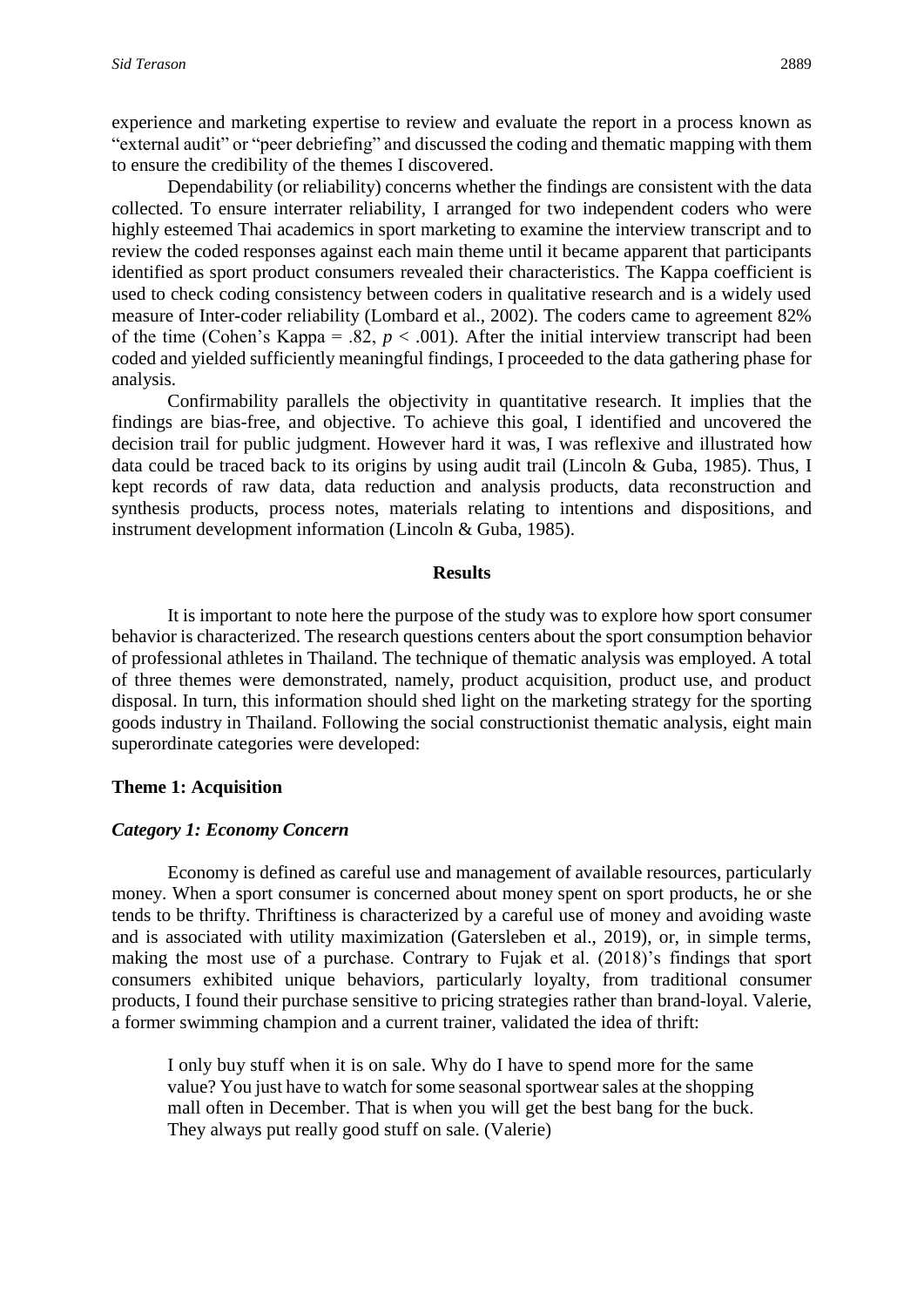Athlete consumers did not care whether it is a brick-and-mortar transaction or online ecommerce if they can get the lowest price. It was also found that marketing hype or statusbased claim had no bearing on their purchase decision. Instead, they would conduct research on various available offerings during acquisition. Neil, a martial arts instructor, pointed out, "When I buy sport equipment, I always look for a real bargain. I likely will wait till it comes along. I don't rush myself."

Additionally, athlete consumers are open to store or private brands as Andy, a professional boxer, noted, "I will go for store brands that are cheaper. I am not attached to a brand name but drawn to a reasonable price. Boxing doesn't require much gear anyway" (Andy).

This study found consumers to bear some resemblance to Sproles and Kendall (1986) in terms of consumer price consciousness. This suggests price has always been a fundamental concern in consumption decision — so obvious that sometimes quality receives less attention. In other words, they find "good enough" products acceptable. Therefore, it is posited:

Proposition 1: Professional athletes are inclined to use sport products in such a way that they take account of economy in their consumption habit.

#### *Category 2: Gender Independence*

According to a survey by Reuters (2020), Thai women are more likely to do research online (27%) and to buy products online (29%) relative to men (21% and 18%, respectively). These findings might suggest women presently tend to take the initiative and probably have higher buying power than when society used to be male-dominant as in Vinish et al. (2020). By regional standards, Thai women, in the general population, are well educated, well paid, high achievers (Reuters, 2020). Thai women aged 15 or older have one of the highest employment rates (64%) in any economy worldwide (Reuters, 2020). Nancy, a golf coach, illustrated this point: "I never ask my husband for money. We split the bills for everything in the house including utilities and school for kids. But I sometimes take care of small random expenses without him being aware of it" (Nancy).

Previously it was found the effect of online consumer reviews on purchase intention was stronger for females than males (Bae & Lee, 2011; Vinish et al., 2020) and female consumers were more influenced by a negative review than men (Riquelme & Román, 2014). This is corroborated by Nancy who further revealed her autonomy in decision making with respect to sport product purchase:

When it comes to sport, I decide what I want to play and what equipment I need for that. Though my husband and I play sport together, I never consult him on my purchase. He has his taste in sport gear and I have mine. (Nancy)

Currently, female consumers are self-assured, progressive, and self-reliant, and they feel proud of earning a living on their own, as well as spending what they earn rightfully (Ozer & Cebeci, 2019). Consequently, female sport consumers in Thailand are more likely to be the primary decision makers in the household for items including sporting goods, as expressed by David, a horse-riding instructor:

Nora [his wife] acts as the head of the household procurement center and is responsible for obtaining household appliances including sporting gear for our family outing. She has my 100% support on all her decisions since I hate keeping track of things around the house. (David)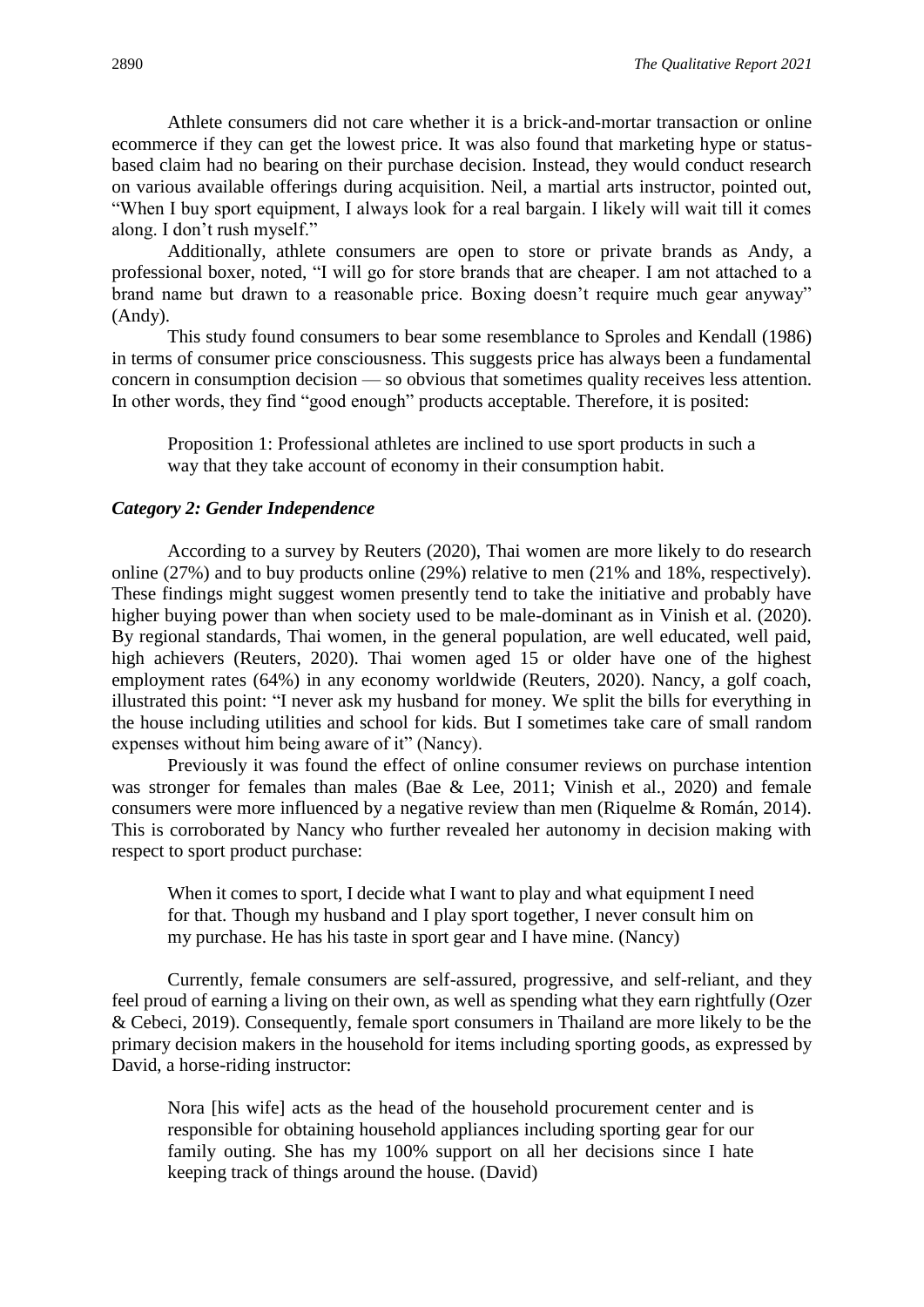This study found that female consumers were empowered and emboldened to make a purchase decision for use in the household or for their own personal consumption (Bae & Lee, 2011; Ozer & Cebeci, 2019). This might be contrary to the concept of living in patriarchal society where there is a manifestation of male dominance (Keith, 2017). Therefore, it is posited:

Proposition 2: Women athletes are more likely to play a pivotal role in making decisions on acquisition of sport products in the household.

#### *Category 3: Internet Reliance*

Today's social media propels the growth of online shopping. Around 52% of purchases made by Thai sport consumers were aided by a modern electronic device (Kasikorn Research Center, 2020), and consumers reported conducting most of their research online through websites, social media, and other mobile applications (Terason et al., 2019). Sport consumers planned and made their purchase on the internet as expressed by a football coach, Patrick: "I couldn't imagine my life without the internet. I guess I would be lost. Seems like we manage our life and consume all sorts of things via various online channels. We even play sport on the internet" (Patrick).

Despite proximity to a physical store, some still use the Internet for the purpose. For example, Sheila, a martial arts instructor in an urban fitness club, emphasized her dependence on websites for her online shopping, as well as when she evaluated and compared various online deals, and seemed well-versed in recognizing the differential advantage of online marketplaces: "I make my choices on the internet, and I mean all the sport paraphernalia. I would research, then do comparing on product offerings on several websites before taking my pick (Sheila).

Athlete consumers shop online because a wide variety of products are made available there, especially when they have limited access to brick-and-mortar stores. In rural areas, sport consumers also make online purchases because of the convenience (Kasikorn Research Center, 2020). Rob, a football player from a provincial club, corroborated this point by asserting: "The club is so far from downtown, so I usually do my sport product shopping on the internet from the school office, and have it delivered. They do it surprisingly in 1–2 days despite the distant location" (Rob).

Consumer not only recognize the existence of e-shopping but also consider it useful, trustworthy, and enjoyable (Chiu & Won, 2016; Sproles & Kendall, 1986). Likewise, athlete consumers adopt online shopping as their preferred mode of sport goods consumption as Ha and Stoel (2009) proposed that one's perceptions of usefulness and personal experience influenced one's attitude toward e-shopping. Therefore, it is posited:

Proposition 3: Professional athlete consumers are likely to engage in ecommerce as a preferred mode of acquisition of sport products.

#### *Category 4: Inquisitive Mind*

Some economists argue that consumption of publicly visible goods is attributed to consumers' experimental attitude (Clingingsmith & Sheremeta, 2018; Iyer et al., 2020; Thompson & Prendergast, 2015). In this study, some athlete participants have a penchant for trying new products to find out what effect they have. That is, professional athletes will even buy sport products on impulse when they notice the right product. Concerning this issue, Sam, a professional football player, remarked: "Normally I don't shop a whole lot, but when I find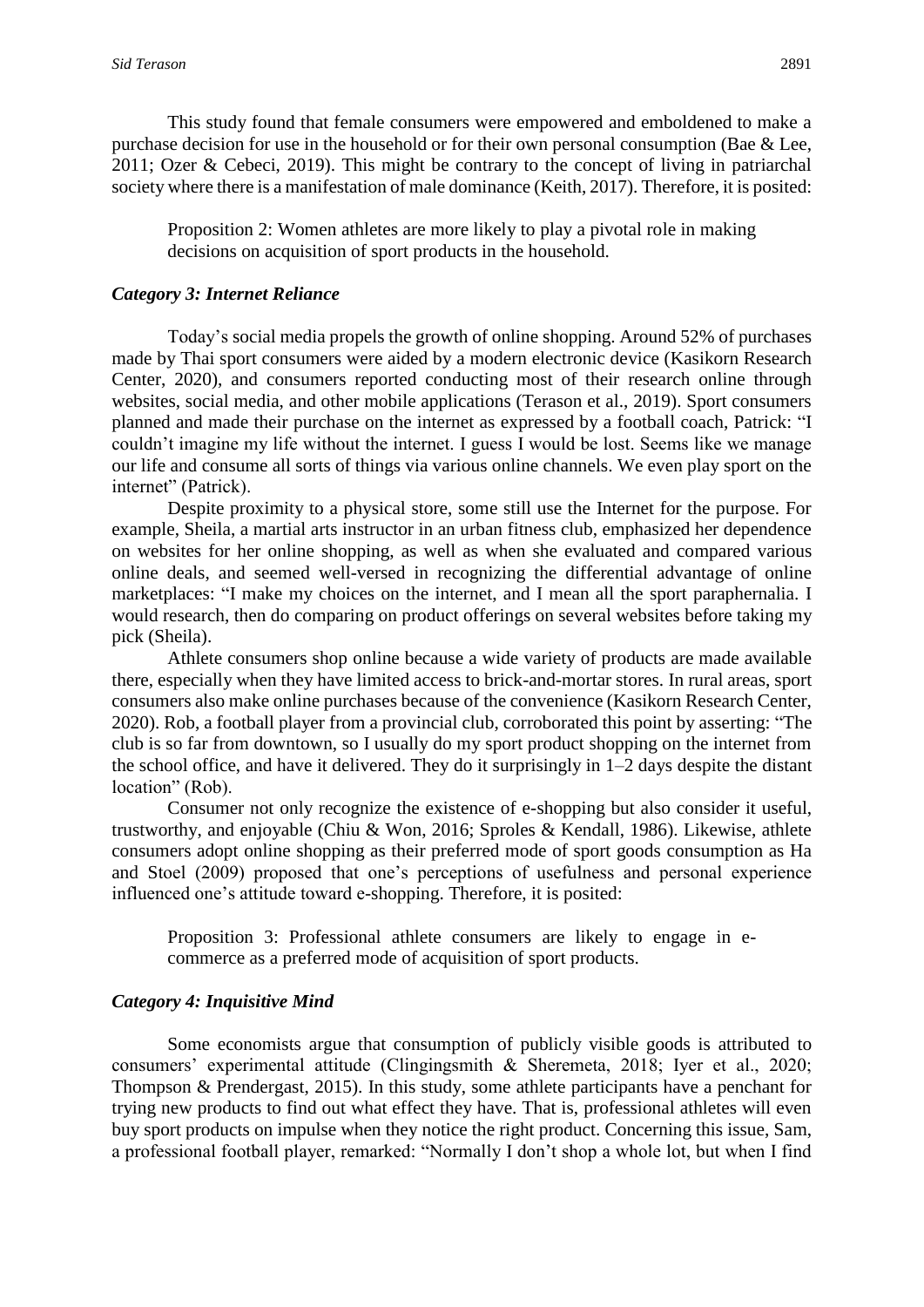something that triggers my whims, I wouldn't think twice the moment I see it. Probably it had to do with my being a low-maintenance guy" (Sam).

Some participants were just open to new product offerings, for example, Jane, a swimming coach, who are curious as reflected in her statement below: "I like to try new clothing brands a lot, esp. for swim wear. It makes me feel good to swim in a trendy suit. In a competition, a nifty-looking outfit surely helps boost your confidence" (Jane).

When unaware of the existing market offering, Adam, a boxing trainer, tended to turn to his circle of friends for the purpose of making a purchase decision as he noted: "I would ask my friends for tips when I plan to buy sport goods. I don't catch up with the latest trends and don't know what's going on, so I have to do extensive research" (Adam).

In this regard, our findings were in line with previous studies that confirmed a tendency in consumers to engage in experimenting with new products (Paden & Stell, 2005; Thompson & Prendergast, 2015). Therefore, it is posited:

Proposition 4: Professional athletes consumers tend to acquire sport products for trial purposes, especially on their first-time consumption.

#### **Theme 2: Use**

#### *Category 1: Visibility Quest*

As their incomes increased, Thai consumers, particularly higher-income shoppers, were spending more money on high-end sport products (Sangkhawasi & Johri, 2017). In the process, sport consumers took delight in flaunting who they were and/or what they had (Clingingsmith & Sheremeta, 2018). As was shown in a comment by Todd, a football athlete, on his Moncler running shoes made in the USA, it was apparent that, to some consumers, sport products were for use and display at the same time.

I wore them everywhere even when I am not running, to reveal my personality or let others see how trendy I am. I paid for them with my own money. I didn't ask for it from others, so there's no reason why I wouldn't want to show them off. (Todd)

David, a tennis instructor, shared his thought on the exercise equipment that he just acquired and revealed an inclination to display it:

Why don't you come to my home to experience by far the best treadmill around? It is a Landice. I bought this a month ago. I love everything on it the track size, the incline, the cushion, the Bluetooth, and that control board. No other brands can beat this. (David)

In line with David, Cole, a football player, declared his intention to show his prized possession to peers: "Whenever I get new gear, I would bring it along to practice. They always get excited about my new gadget. And it feels good when people admire your new possession" (Cole).

Athletes on higher incomes, especially those who acquired high involvement products also tended to show them off in any capacity they like (Hedhli et al., 2016; Terason et al., 2019). Therefore, considering the above findings, it is posited: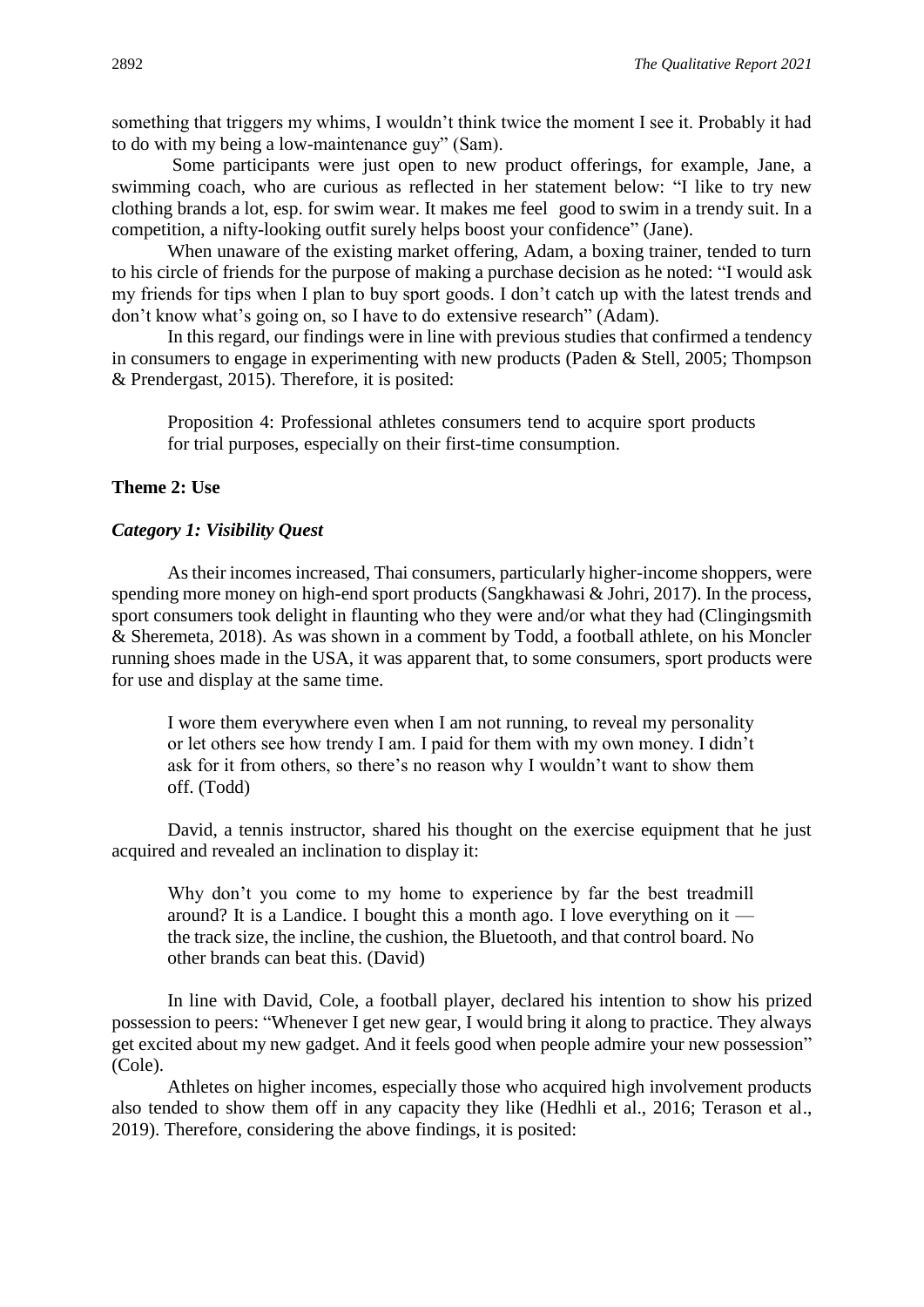Proposition 5: Professional athletes tend to use sport products in such a way that their consumption displays their wealth or social status.

#### *Category 2: Brand Focus*

Brands matter, and, in general, consumers tend to be brand loyal. Though, like other countries in Southeast Asia, consumers in Thailand are very price sensitive (Sangkhawasi & Johri, 2017), so they are ready to switch brands for even a slight reduction in price; however, sport products are not affected by pricing difference that much. Thai sport consumers are willing to pay more for many of their favorite brands. Thai consumers are the most brand conscious and brand loyal consumers in Southeast Asia (Sangkhawasi & Johri, 2017; Terason et al., 2019). In addition, they are loyal to brands in a variety of categories, from soaps and cosmetics to food, beer, and snacks. One particularly salient example can be seen when Nelly, a swimming coach, talks about how her consumption of sport goods changed when she was given a pay increase: "I have long been yearning for a Garmin smart watch, especially the Vivosport Limelight model. It is just gorgeous. I will definitely get one of those when they give me a bonus next month" (Nelly).

Marketers who recognize this fact can build and leverage brand equity to create strong consumer pull and loyalty (Joung & Park-Poaps, 2013). But at the same time, a brand must rank number one or two in a category to achieve strong loyalty. A young athlete participant, Nick, expressed his eagerness to pay for the best quality of sport products. He tried to save enough of his allowance to buy an item constituting a major expense: "When I go scuba diving, I would love to have an Aqua Lung Roller scuba diving bag for travel. It is the best diving bag in the world. I'm sure Mom wouldn't mind me squandering my savings on it" (Nick).

Nick's comment demonstrated that some people were more willing to spend on and to indulge themselves in prestige products perceived as being very high quality and thus warranting a higher price, consistent with Sangkhawasi and Johri (2017). The peer admiration seems to be the added value derived from the product. This behavior might have contributed to household debt in the country which Reuters (2020) reported to be \$431.47 billion, equal to 79.9% of gross domestic product.

Customers are brand conscious because brands enable them to communicate their social class and social status (Kumar et al., 2016). They feel by purchasing expensive and reputed brands, they become better performers than the others in their neighborhood and their social recognition gets amplified. Therefore, it is posited:

Proposition 6: Professional athletes tend to think about brand in their consumption because it shows their economic or social status.

#### **Theme 3: Disposal**

#### *Category 1: Environmental Concern*

The limited space in the household lead to product disposal. The disposal creates organization in the space and sanitation (Cruz-Cárdenas et al., 2017), the qualities which accommodate a new purchase (Ha-Brookshire & Hodges, 2009). In case of sport products, Chalize, a professional golfer from Bangkok, observed:

There is already too much junk out there. I don't want to add to it. Just look at a golf resort and see how nice and clean it is when you breathe while there. I wouldn't trade it for anything. (Chalize)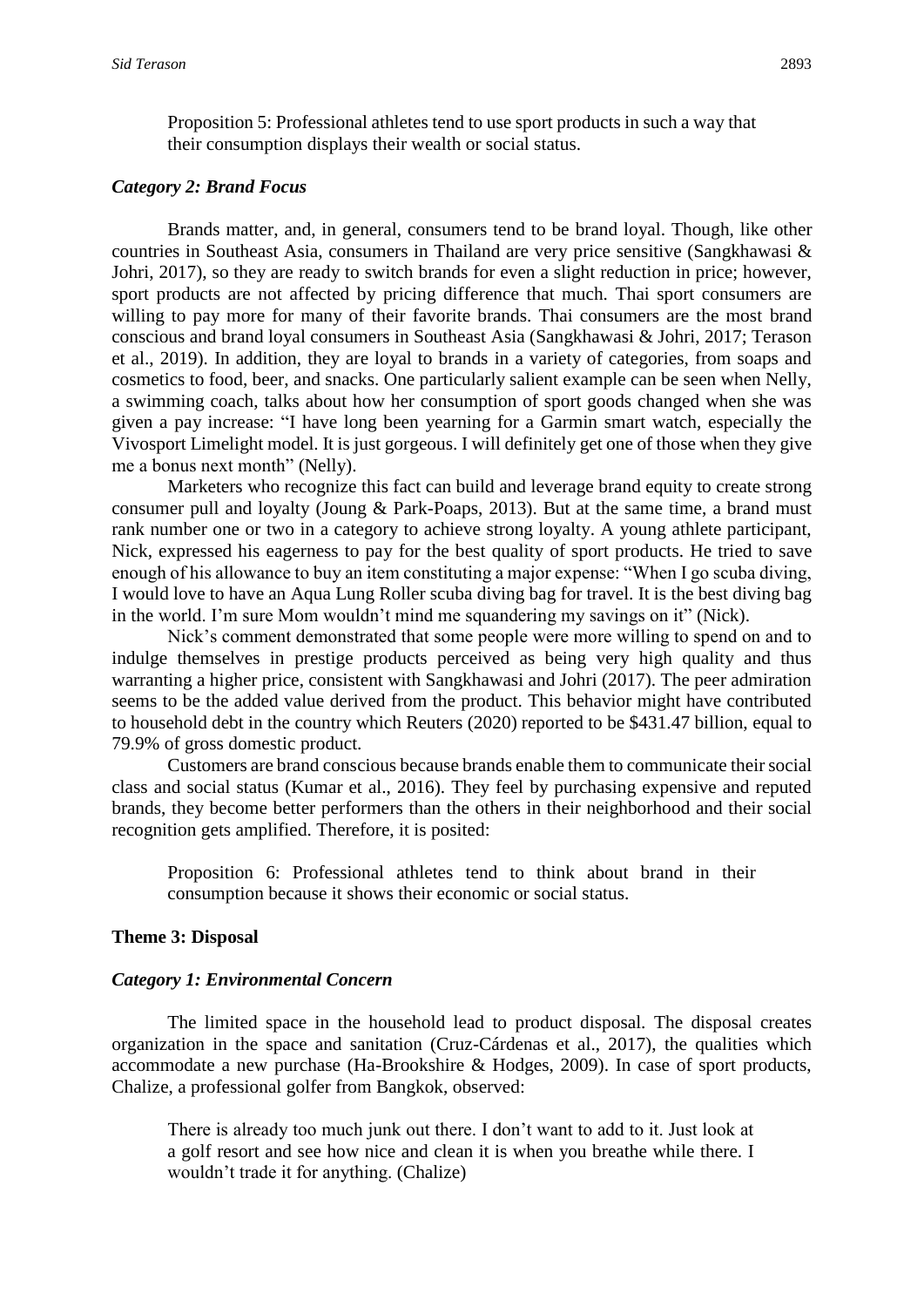A fellow participant, Janet, also a golfer, arduously substantiated this point when asked about how she feel about sport product disposal: "We need to save the world now. Enough with carbon emission. Enough with garbage disposal. I reuse, recycle all sorts of things, not just sport stuff. There should be zero waste" *(*Janet).

Particularly, a few studies suggested women consumers tended to advocate for product disposal and be the leading role player in this regard than men counterparts. women were more likely to donate or give away the disposed products (e.g., Cruz-Cárdenas & del Val Nunez, 2016; Fortuna & Diyamandoglu, 2017). Similarly, in the context of sport consumers, it is posited:

Proposition 7: Professional athlete consumers are likely to concerned about the environment in their disposal of sport products.

#### *Category 2: Gifting Preference*

Environmental attitudes lead people to discard less of their belongings outside the household (Cruz-Cárdenas et al., 2017; Cruz-Cárdenas, & Arévalo-Chávez, 2017) and are associated with more environmentally friendly disposal behaviors, such as donating and giving away (Joung & Park-Poaps, 2013; Yee et al., 2016). A consumer will shed an item by using any of available methods such as storing, gifting, donating, dumping, or trading (Paden & Stell, 2005). This holds true for Nigel, a golfer by profession, asserting:

The money's gonna go to charity? Why not, I'm sure to donate a few bucks, since it's for a good cause. I would give away my used stuff, including sport gears. I would look at people close to me like my brother, relatives or close friends. I don't want to reach people too far away, though. (Nigel)

Gifting can be directed towards impersonal entities, affiliated organizations, or personal acquaintances. For instance, Nina, a tennis athlete, corroborated Nigel's attitude by maintaining: "When I have had enough of this bike, I would give it to my nephew as a gift and get a new one for myself. He then won't have to buy one, but just get it handed down" (Nina).

Some studies (e.g., Cruz-Cárdenas et al., 2017; Paden & Stell, 2005) found that the disposal by offering to family, friends, and acquaintances has become common. While some participants were prone to give away an unused product as a present, others tend to donate it for charity. For example, Bob, a boxer, revealed his predilection for such an undertaking*:* "The headgear, once I don't need it, it goes to charity. It's for a good cause. Probably kids at some poor schools will get to use it. I am sure they are in need and underfunded" (Bob).

It is obvious from the testimony above that sport consumers preferred to reduce waste by donating or giving the unwanted product items to others—consistent with Paden and Stell (2005). Therefore, it is posited:

Proposition 8: Professional athletes are inclined to discard their sport belongings by giving it as a present or donating.

Taking account of the findings above, I categorized the interview data into groups under three overarching themes. Table 1 presents a summary of the themes, categories, and codes derived from the data.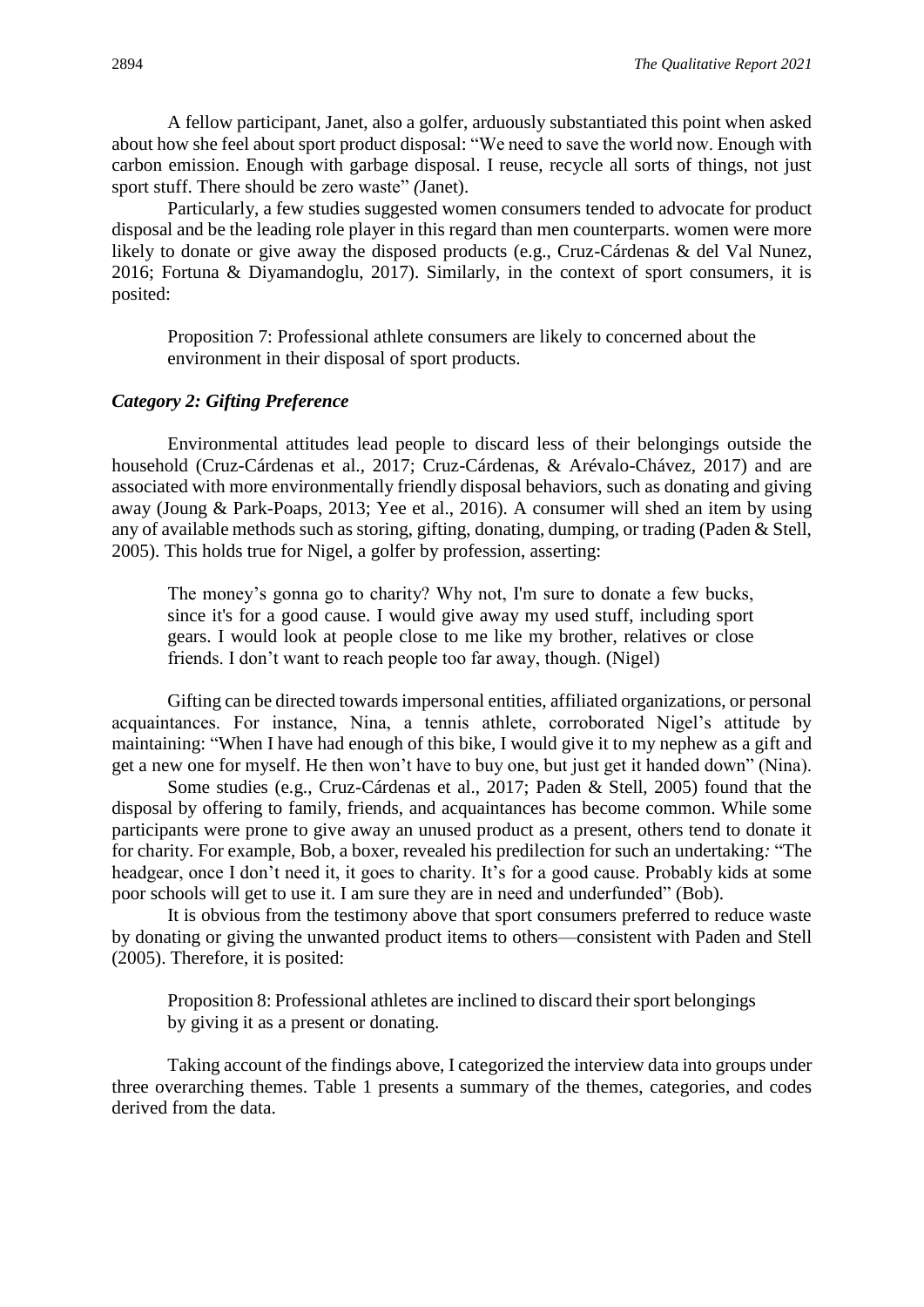## **Table 1**

*Themes, Categories, and Codes*

| <b>Themes</b> | <b>Categories</b>     | Codes                                                                   |
|---------------|-----------------------|-------------------------------------------------------------------------|
| Acquisition   | Economy concern       | Anticipating reasonable pricing<br>and the best value for the money     |
|               | Gender independence   | Female consumers enjoying<br>independence in decision making            |
|               | Internet reliance     | Engaging in habitual online<br>purchase and reliance on the<br>internet |
|               | Inquisitive mind      | Being open to trial and<br>innovation                                   |
| Use           | Visibility quest      | Craving to display and feeling<br>gratified when admired                |
|               | <b>Brand</b> focus    | Keeping up with the current<br>trends                                   |
| Disposal      | Environmental concern | Advocating the protection of the<br>environment and community<br>safety |
|               | Gifting preference    | Seeking to promote the well-<br>being of others                         |

# **Discussion**

Figure 1 shows the conceptual model summarizing the findings about the essential characteristics of sport consumption by professional athletes. The analysis yielded eight categories. Each category is accompanied by a proposition (P) that it is posited relative to the findings.

#### **Figure 1**

*Conceptual Framework*

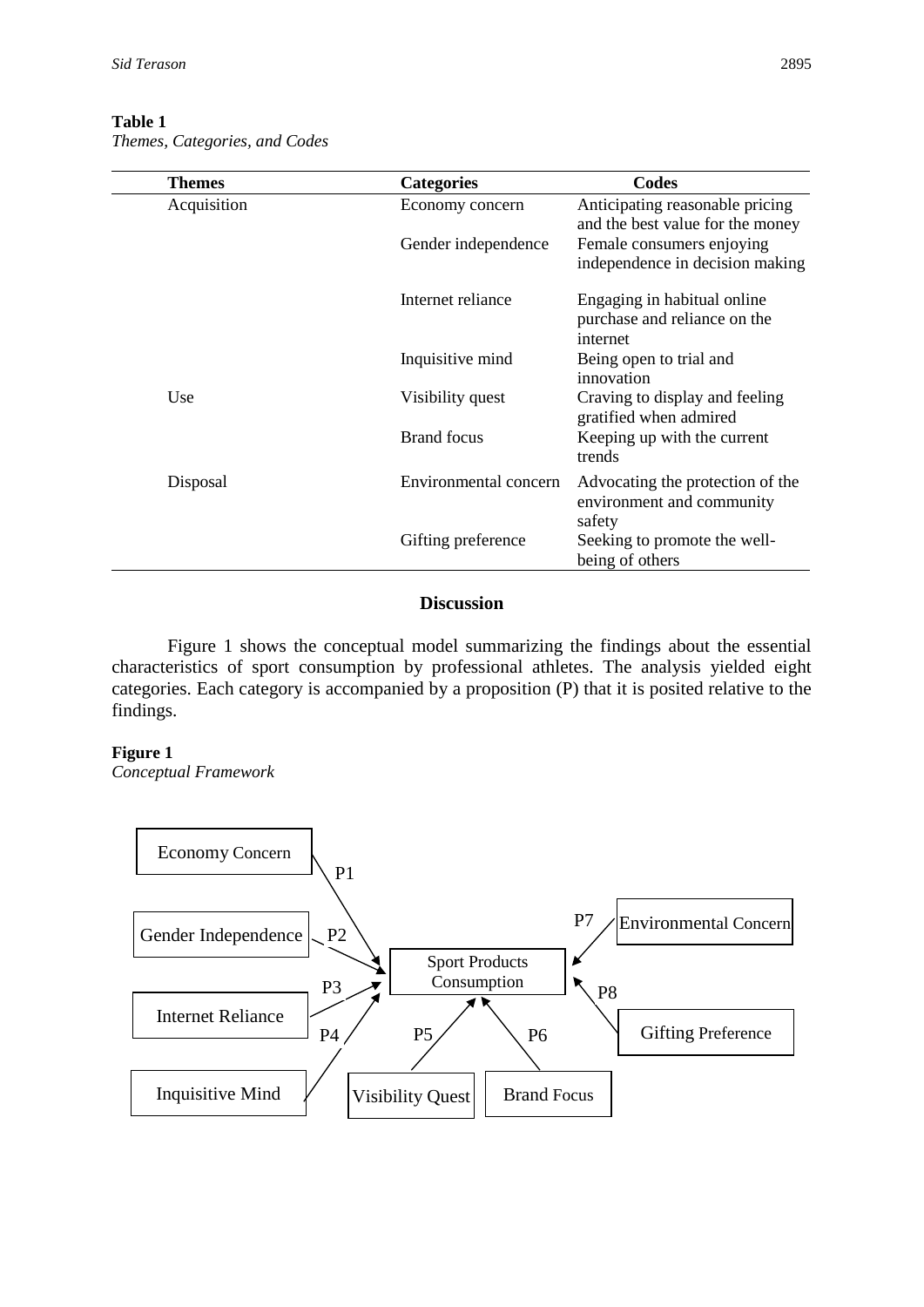The findings of the study contribute to the understandings of sport marketing discipline. Specifically, they provide an alternative method of exploring the subject of sport consumption that traditionally and predominantly was investigated using the quantitative approach. However, the results from the current study complemented those from previous studies using traditional methods.

## **Research Limitations**

Some limitations of this study emerged in interpreting the findings. First, by using thematic analysis, there was a loss of continuity in the individual accounts where contradictions and discrepancies that may have been divulged were left out. Second, I decided to focus on areas of data and discourse that resonated with the experience of a sport consumer. In so doing, other themes which may have been equally important were overlooked. Some data excluded from the analysis involved their experience about the organizing of global sport events, the impact of the current pandemic, news about competitions or tournaments, etc.

The qualitative nature of the study posed some constraints in terms of generalizability, given that the data were gathered from a purposive sample of sport product consumers in Thailand. The scope of transferability is limited so it is not advisable to apply the findings to a different context (Creswell & Poth, 2017). Future research could seek to focus on specific homogenous groups classified by variables such as profession, level of education, athlete versus non-athlete status, and sport type.

Transferability is associated with the ways in which the reader determines whether and to what extent this phenomenon in this context can transfer to another context. It is the extent of applying the findings to other situations under similar conditions (Patton, 2014). Thus, I described the data in depth and with rich details to help the reader relate to some broader context (Shram, 2003). In this study, the results are not transferable to a different context from sport product marketing.

#### **Implications for Future Research**

Human consumption is relatively complex (Ha & Stoel, 2009) and is caused by several factors that were beyond the scope of the current study. Those elements (e.g., product diversity, brand equity, and other marketing variables) are known to influence an individual's consumption decision or choice but were not addressed here. Therefore, future research on sport consumer behavior should incorporate those elements which play critical roles in sport consumption.

Many factors are known to affect the relationship between consumers and sport products consumption (Chernev et al., 2011; Chiu, & Won, 2016). This study investigated the pattern of sport consumer behavior; however, future research can seek to confirm this study's findings by using a quantitative approach that might shed a different light on this targeted segment of consumers and help us to understand them through a different approach.

#### **Implications for Policy and Practice**

This research explored consumers in natural settings to understand how individuals exerted their personal resources on sport products consumption experience. This exploratory approach was appropriate because its findings have implications for the sport businesses relative to the provision of sport goods to Thai consumers. Sport marketers must have a good grasp on these environmental and behavioral forces so that they can plan a successful marketing strategy for a firm's sport products.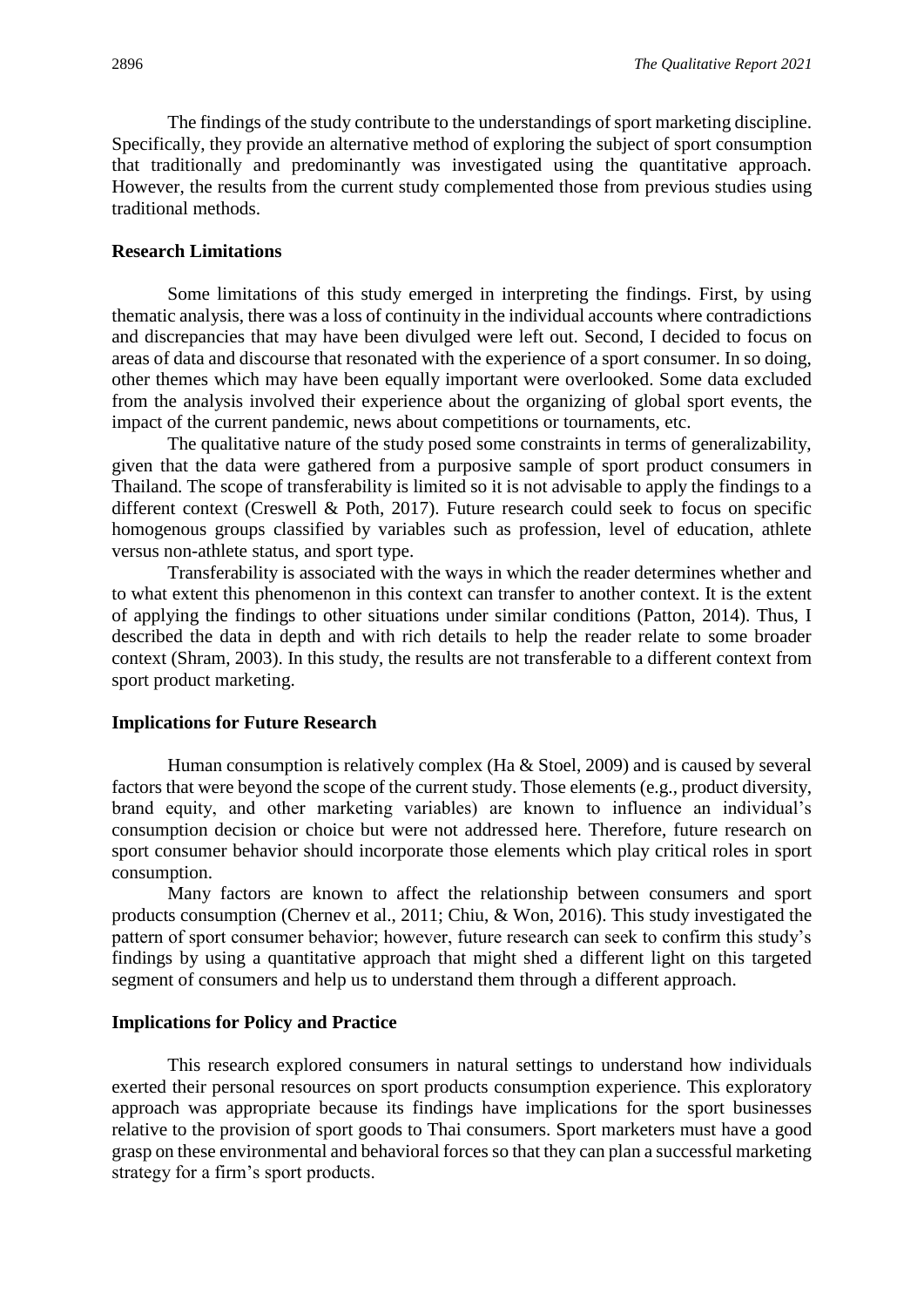The findings shed light on how sport firms can map out a lucrative strategy in terms of penetrating highly promising niche markets (Fujak et. al., 2018; e.g., sport athletes). In view of these trends, companies will also be able to determine innovative product lines, offer differentiated experiences for the sport consumer market, design a marketing strategy for different groups of sport consumers with unique types of behavior, and devise a channel strategy with an emphasis on the growing relevance of online shopping (Casper, 2007).

Today's sport consumers research more, expect more, and put more effort into obtaining sport products (Mudrick et al., 2019). Therefore, it is critical to take the pulse of the consumers and the first step is always to know who they are and what they expect, as well as how to deliver the product to them in the most cost-efficient and time-efficient manner.

This study explored the nature of sport consumption behavior by analyzing and categorizing interview data regarding sport products consumption by professional athletes in Thailand. I discovered three themes in which revealed eight relevant categories. In turn, eight corresponding propositions were presented to refer to this phenomenon.

#### **References**

- Ajzen, I., & Fishbein, M. (1980). *Understanding attitudes and predicting social behavior*. Prentice-Hall.
- Bae, S., & Lee, T. (2011). Gender differences in consumers' perception of online consumer reviews. *Electronic Commerce Research, 11*(2), 201–214. <https://doi.org/10.1016/j.mcm.2012.08.010>
- Baker, B. J., Jordan, J. S., & Funk, D. C. (2018). Run again another day: The role of consumer characteristics and satisfaction in repeat consumption of a sport-related experience product. *Journal of Sport Management, 32*(1), 38–52. <https://doi.org/10.1123/jsm.2017-0042>
- Braun, V., & Clarke, V. (2013). *Successful qualitative research: A practical guide for beginners*. Sage.
- Burr, V. (2015). *Social constructionism* (3rd ed.). Routledge.
- Casper, J. (2007). Sport commitment, participation frequency and purchase intention, segmentation based on age, gender, income and skill level with US tennis participants. *European Sport Management Quarterly, 7*(3), 269–282. <https://doi.org/10.1080/16184740701511110>
- Chernev, A., Hamilton, R., & Gal, D. (2011). Competing for consumer identity: Limits to selfexpression and the perils of lifestyle branding. *Journal of Marketing, 75*(3), 66–82. <https://doi.org/10.1509/jmkg.75.3.66>
- Chiu, W., & Won, D. (2016). Consumer-brand relationships in sports products and repurchase intention: An application of the investment model. *International Journal of Sports Marketing and Sponsorship, 17*(3), 243–259. <https://doi.org/10.1108/IJSMS-08-2016-013>
- Clingingsmith, D., & Sheremeta, R. M. (2018). Status and the demand for visible goods: Experimental evidence on conspicuous consumption. *Experimental Economics, 21*(4), 877–904.<https://doi.org/10.1007/s10683-017-9556-x>
- Creswell, J. W., & Poth, C. N. (2017). *Qualitative inquiry and research design: Choosing among five approaches* (4<sup>th</sup> ed.). Sage.
- Crotty, M. J. (1998). T*he foundation of social science: Meaning and perspective in the research process*. Sage.
- Cruz-Cárdenas, J., & Arévalo-Chávez, P. (2017). Consumer behavior in the disposal of products: Forty years of research. *Journal of Promotion Management, 24*(5), 617–636.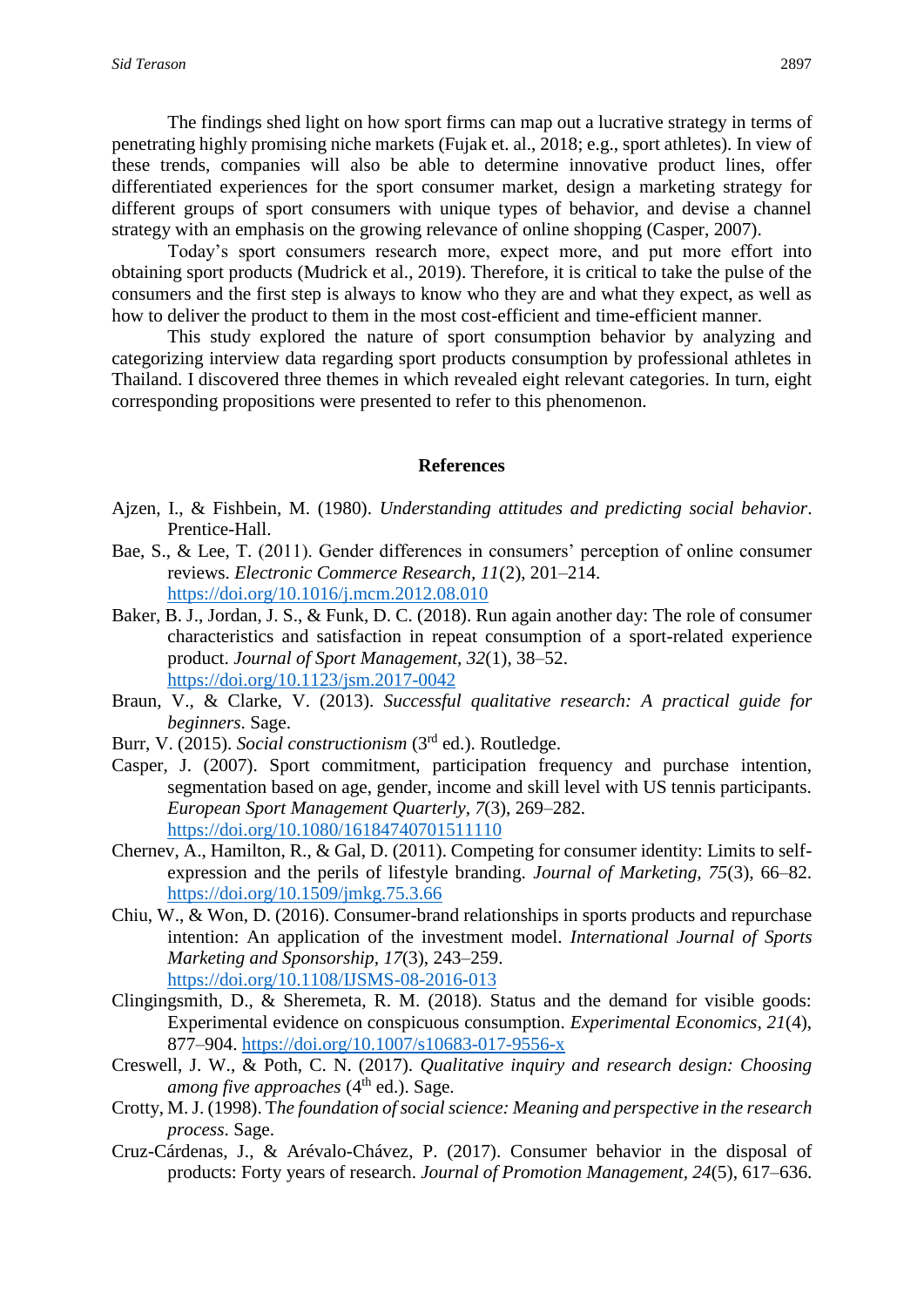https://doi.org/10.1080/10496491.2018.1405514

- Cruz-Cárdenas, J., & del Val Nunez, M. T. (2016). Clothing disposition by gifting: Benefits for consumers and new consumption. *Journal of Business Research, 69*(11), 4975– 4979.<https://doi.org/10.1016/j.jbusres.2016.04.062>
- Cruz-Cárdenas, J., Gonzalez, R., & Gasco, J. (2017). Clothing disposal system by gifting: Characteristics, processes, and interactions. *Clothing and Textiles Research Journal, 35*(1), 49–63.<https://doi.org/10.1177/0887302X16675725>
- Driediger, F., & Bhatiasevi, V. (2019). Online grocery shopping in Thailand: Consumer acceptance and usage behavior. *Journal of Retailing and Consumer Services, 48*, 224– 237.<https://doi.org/10.1016/j.jretconser.2019.02.005>
- Fishbein, M., & Ajzen, I. (1975). *Belief, attitude, intention, and behavior: An introduction to theory and research*. Addison-Wesley.
- Fortuna, L. M., & Diyamandoglu, V. (2017). Disposal and acquisition trends in second-hand products. *Journal of Cleaner Production, 142*(4), 2454–2462. <https://doi.org/10.1016/j.jclepro.2016.11.030>
- Fujak, H., Frawley, S., McDonald, H., & Bush, S. (2018). Are sport consumers unique? Consumer behavior within crowded sport markets. *Journal of Sport Management, 32*(4), 362–375.<https://doi.org/10.1123/jsm.2017-0318>
- Funk, D., Lock, D., Karg, A., & Pritchard, M. (2016). Sport consumer behavior research: Improving our game. *Journal of Sport Management, 30*(2), 113–116. <https://doi.org/10.1123/jsm.2016-0028>
- Gammon, S., Ramshaw, G., & Wright, R. (2017). Theory in sport tourism: Some critical reflections. *Journal of Sport & Tourism, 21*(2), 69–74. <https://doi.org/10.1080/14775085.2017.1319515>
- Gatersleben, B., Murtagh, N., Cherry, M., & Watkins, M. (2019). Moral, wasteful, frugal, or thrifty? Identifying consumer identities to understand and manage pro-environmental behavior. *Environment and Behavior, 51*(1), 24–49. <https://doi.org/10.1177/0013916517733782>
- Goulding, C. (2005). Grounded theory, ethnography and phenomenology: A comparative analysis of three qualitative strategies for marketing research. *European Journal Marketing, 39*(3/4), 294–308.<https://doi.org/10.1108/03090560510581782>
- Ha, S., & Stoel, L. (2009). Consumer e-shopping acceptance: Antecedents in a technology acceptance model. *Journal of Business Research, 62*(5), 565–571. <https://doi.org/10.1016/j.jbusres.2008.06.016>
- Ha-Brookshire, J. E., & Hodges, N. N. (2009). Socially responsible consumer behavior? Exploring used clothing donation behavior. *Clothing and Textiles Research Journal, 27*(3), 179–196.<https://doi.org/10.1177/0887302X08327199>
- Hair, J. F., Celsi, M. W., Ortinau, D. J., & Bush, R. P. (2021). *Essentials of marketing research*  $(3<sup>rd</sup>$ ed.). McGraw-Hill.
- Hedhli, K. E., Zourrig, H., & Chebat, J. (2016). Shopping well-being: Is it just a matter of pleasure or doing the task? The role of shopper's gender and self-congruity. *Journal of Retailing and Consumer Services, 31*, 1–13. <https://doi.org/10.1016/j.jretconser.2016.03.002>
- Hodges, N. (2011). Qualitative research: A discussion of frequently articulated qualms (FAQs). *Family and Consumer Sciences Research Journal, 40*(1), 90–92. <https://doi.org/10.1111/j.1552-3934.2011.02091.x>
- Iyer, G. R., Blut, M., Xiao, S. H., & Grewal, D. (2020). Impulse buying: A meta-analytic review. *Journal of the Academy of Marketing Science, 48*, 384–404. <https://doi.org/10.1007/s11747-019-00670-w>
- Jaccard, J. (2012). The Reasoned action model: Directions for future research. *The Annals of*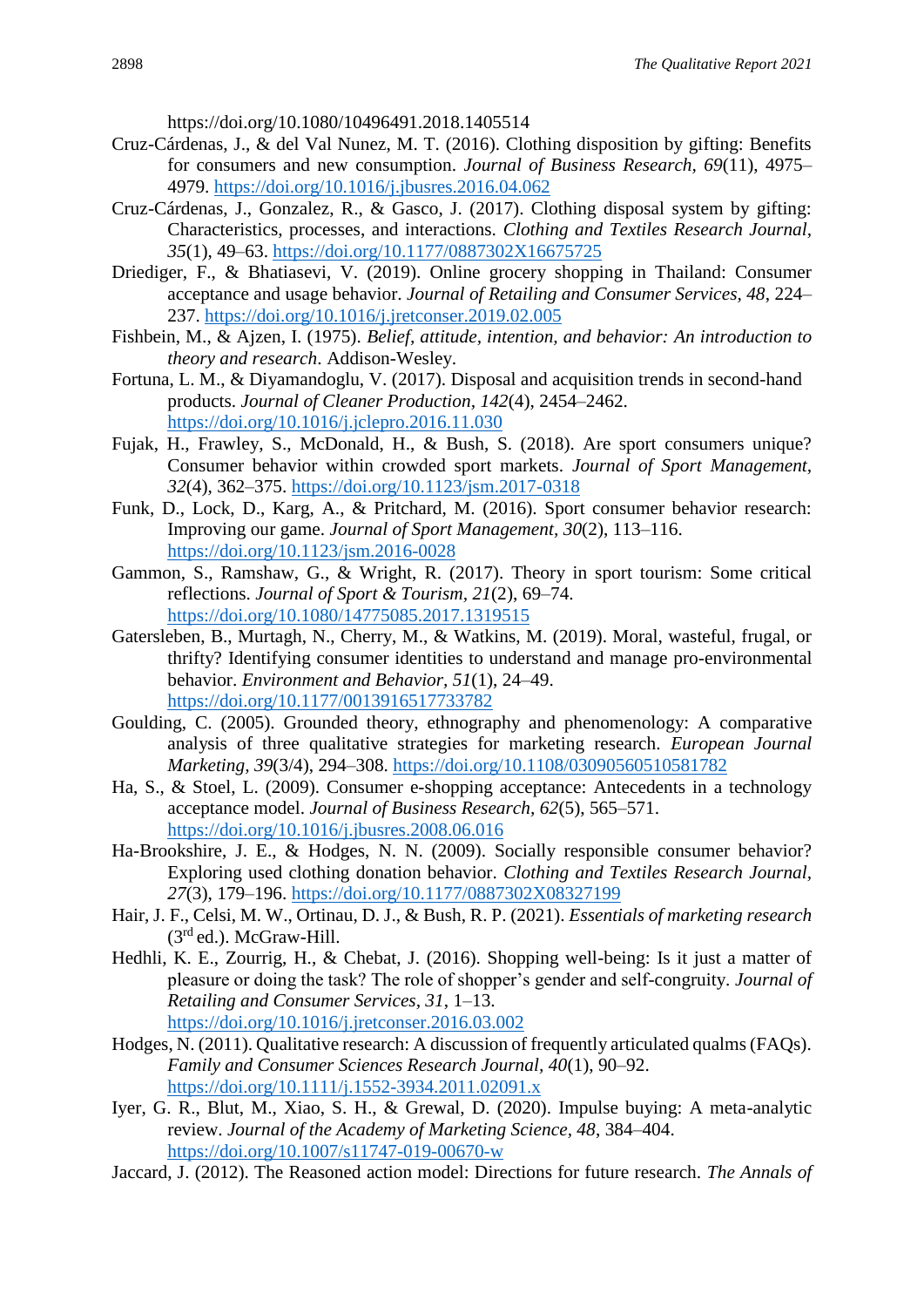*the American Academy of Political and Social Science, 640*(1), 58–80. [https://doi.org/10.1177/0002716211426097.](https://doi.org/10.1177/0002716211426097)

- Joung, H. M., & Park-Poaps, H. (2013). Factors motivating and influencing clothing disposal behaviours. *International Journal of Consumer Studies, 37*(1), 105–111. <https://doi.org/10.1111/j.1470-6431.2011.01048.x>
- Kasikorn Research Center. (2020). *Industry outlook analysis 2020*. <https://www.kasikornresearch.com/EN/analysis>
- Keith, T. (2017). *Masculinities in contemporary American culture: An intersectional approach to the complexities and challenges of male identity*. Routledge.
- Kim, Y. K., & Trail, G. (2010). Constraints and motivators: A new model to explain sport consumer behavior. *Journal of Sport Management, 24*(2), 190–210. <https://doi.org/10.1177/1356766713496420>
- Klein, J. G., Lowrey, T. M., & Otnes, C. C. (2015). Identity-based motivations and anticipated reckoning: Contributions to gift-giving theory from an identity-stripping context. *Journal of Consumer Psychology, 25*(3), 431–448. <https://doi.org/10.1016/j.jcps.2015.01.003>
- Kumar, A., Bezawada, R., Rishika, R., Janakiraman, R., & Kannan, P. K. (2016). From social to sale: The effects of firm-generated content in social media on customer behavior. *Journal of Marketing, 80*(1), 7–25.<https://doi.org/10.1509/jm.14.0249>
- Lincoln, Y. S., & Guba, E. G. (1985). *Naturalistic inquiry*. Sage.
- Lombard, M., Snyder-Duch, J., Bracken, & C. C. (2002). Content analysis in mass communication: Assessment and reporting of intercoder reliability. *Human Communication Research, 28*(4), 587–604. <https://doi.org/10.1111/j.14682958.2002.tb00826.x>
- Meng, B., & Han, H. (2016). Effect of environmental perceptions on bicycle travelers' decision-making process: Developing an extended model of goal-directed behavior. *Asia Pacific Journal of Tourism Research, 21*(16), 1184–1197. <https://doi.org/10.1080/10941665.2015.1129979>
- Mudrick, M., Sauder, M. H., & Davies, M. (2019). When athletes don't "Stick to Sports": The relationship between athlete political activism and sport consumer behavior. *Journal of Sport Behavior, 42*(2), 177–199.<https://doi.org/10.1080/1461670X.2020.1785323>
- Norum, P. S. (2008). Student internet purchases. *Family and Consumer Sciences Research Journal, 36*(4), 373–388.<https://doi.org/10.1177/1077727X08318705>
- Paden, N., & Stell, R. (2005). Consumer product redistribution: Disposition decisions and channel options. *Journal of Marketing Channels, 12*(3), 105–123. [https://doi.org/10.1300/J049v12n03\\_06](https://doi.org/10.1300/J049v12n03_06)
- Pascual-Miguel, F. J., Agudo-Peregrina, Á. F., & Chaparro-Peláez, J. (2015). Influences of gender and product type on online purchasing. *Journal of Business Research, 68*(7), 1550–1556. <https://doi.org/10.1016/j.jbusres.2015.01.050>
- Patton, M. Q. (2014). *Qualitative research & evaluation methods: Integrating theory and practice* ( $4<sup>th</sup>$  ed.). Sage.
- Popay, J., Rogers, A., & Williams, G. (1998). Rationale and standards for the systematic review of qualitative literature in health services research. *Qualitative Health Research, 8*(3), 341–351.<https://doi.org/10.1177/104973239800800305>
- Reuters. (2020, July 7). Q1 household debt at 80% of GDP, highest in 4 years. *Bangkok Post*. [https://www.bangkokpost.com/business/1947380/q1-household-debt-at-80-of-gdp](https://www.bangkokpost.com/business/1947380/q1-household-debt-at-80-of-gdp-highest-in-4-years)[highest-in-4-years](https://www.bangkokpost.com/business/1947380/q1-household-debt-at-80-of-gdp-highest-in-4-years)
- Riquelme, I. P., & Román, S. (2014). The influence of consumers' cognitive and psychographic traits on perceived deception: A comparison between online and offline retailing contexts. *Journal of Business Ethics, 119*, 405–422. [https://doi.org/10.1007/s10551-](https://doi.org/10.1007/s10551-013-1628-z)